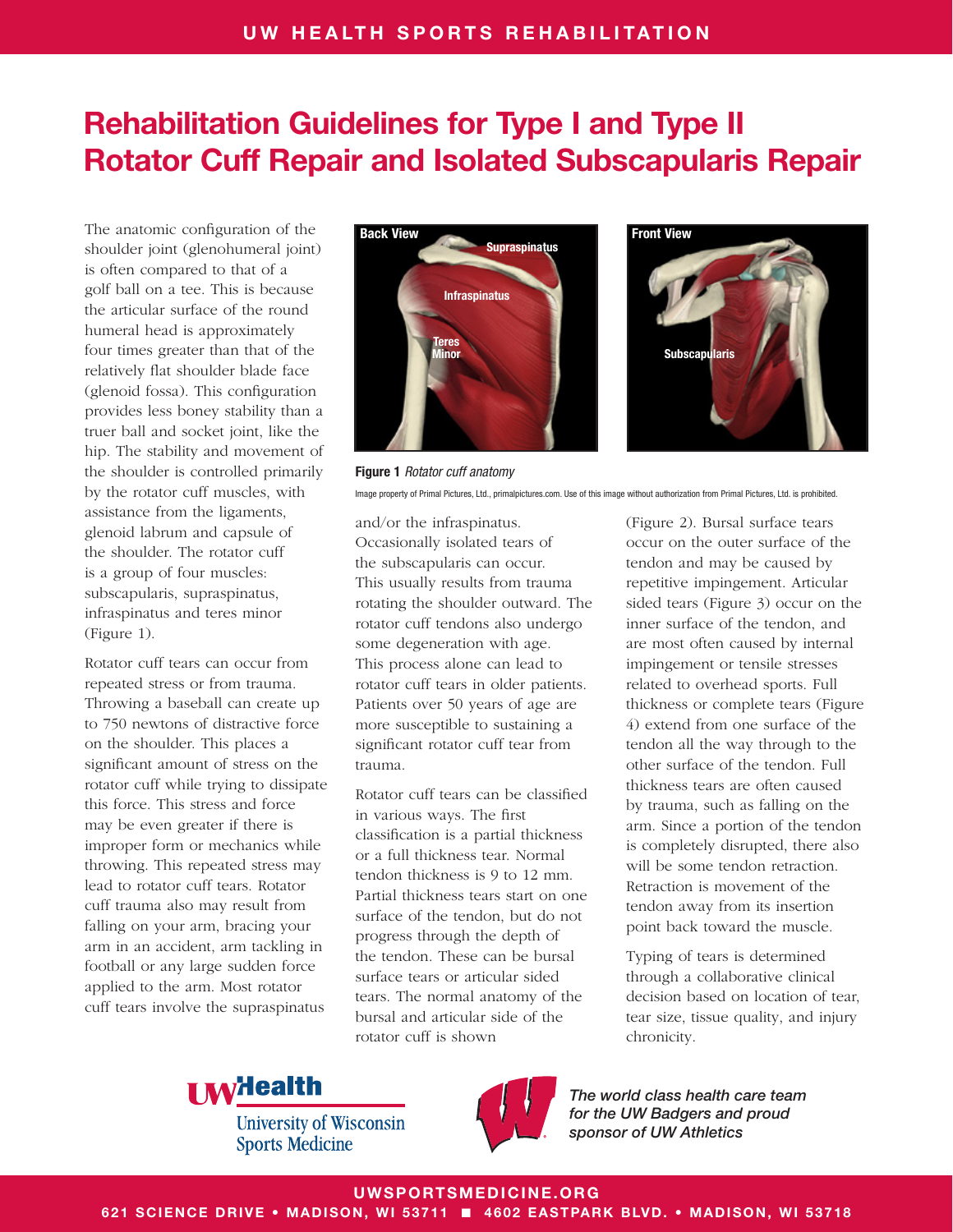#### Rehabilitation Guidelines for Rotator Cuff Repair and Isolated Subscapularis Repair



Figure 3 *Coronal MRI image of an articular surface tear of the supraspinatus. Note the top black line has maintained continuity but the undersurface black line is disrupted.*



Figure 4 *Coronal MRI image of a full thickness tear of the supraspinatus. Note the white fluid present where the dark tendon should be.*

Surgical repair of a rotator cuff tear can be done arthroscopically or with a mini-open procedure. A review published in The Journal of Bone and Joint Surgery stated that equally successful outcomes can be attained from either technique. The primary goal of a rotator cuff repair is to restore the normal anatomy by approximating the rotator cuff tendon back to its normal attachment site on the greater tuberosity of the humerus. This is done by passing sutures through the tendon and then tying the tendon down to suture anchors that have been placed in the humerus.



Figure 5 *Rotator cuff repair technique using anchors and sutures. The tear (A) is approximated. Then suture anchors are placed on both sides of the tear (B and C). Finally the tendon is approximated back to the bone with various suture patterns to decrease focal stress.*

Prior to bringing the tendon back to its insertion, the edges of the tear may need to be brought together, referred to as side-to-side repair or convergence (Figure 5). Not all rotator cuff tears are repairable. A tear may be unrepairable if the tear is too large, there is too much retraction, or the tissue quality is too poor. The degree of success for tears that are repaired is related to various factors, including tear size, the number of tendons involved, patient age, associated injuries and post-operative rehabilitation.

Rehabilitation is vital to regaining motion, strength and function of the shoulder after surgery. Initially patients will use a sling to protect the repair site and allow healing of the tendon back to the bone. During this time, passive motion exercises are started to prevent the shoulder from getting stiff and losing mobility. The rehabilitation program will gradually progress to more strengthening and control type exercises. The rehabilitation guidelines will vary depending on the size of the tear, quality of the tissue, healing potential and surgical technique, as well as other patient factors including age, activity level and pre-and post-operative stiffness.

The rehabilitation guidelines for Type I and Type II tears of the supraspinatus or infraspinatus and isolated subscapularis tears are presented below in a criterion based progression. General time frames are given for reference to the average, but individual patients will progress at different rates depending on their age, associated injuries, pre-injury health status, rehabilitation compliance, injury severity and goals.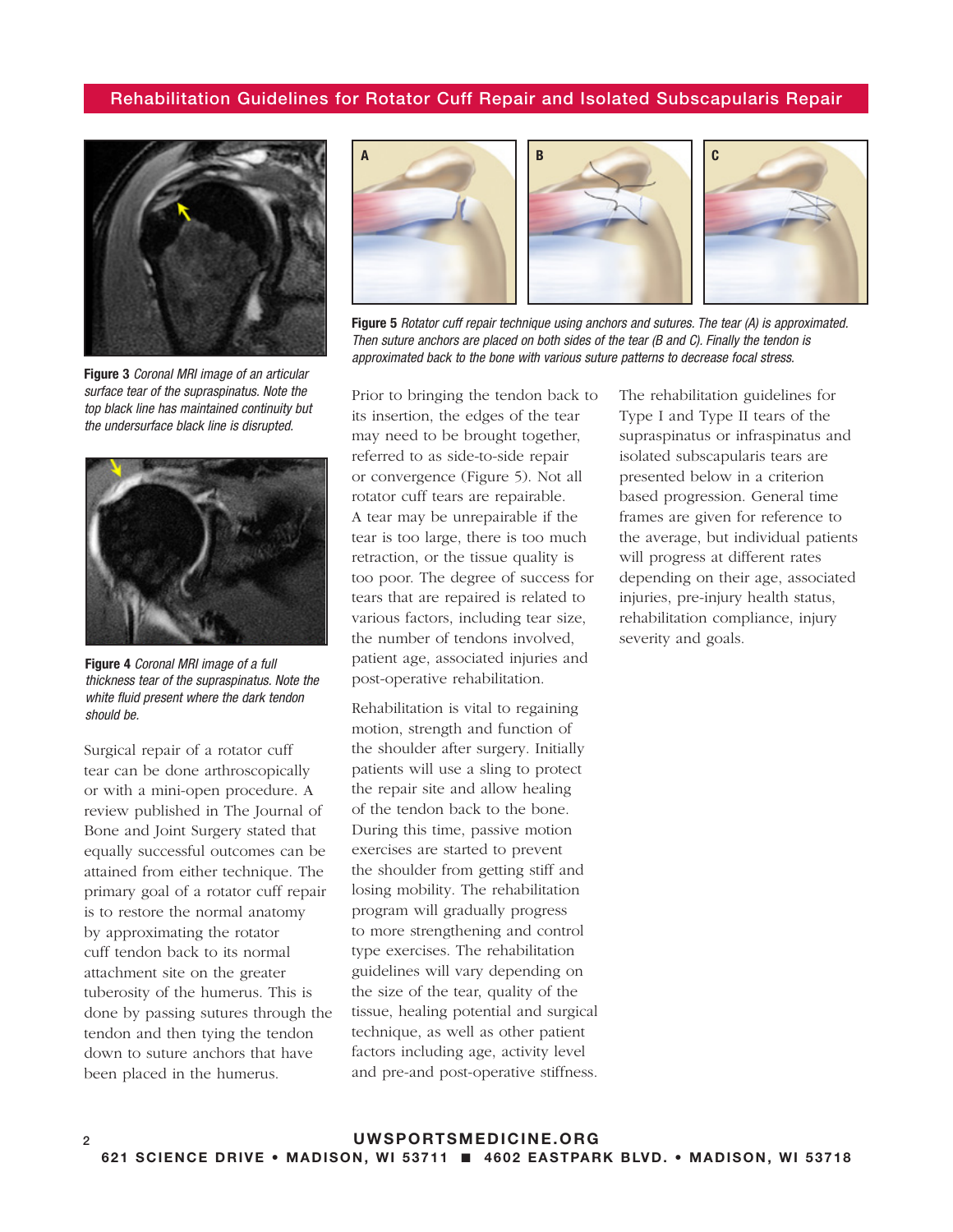# TYPE I TEARS

### PHASE I (Surgery to 2 weeks after surgery)

| <b>Appointments</b>                             | • Rehabilitation appointments begin 5-8 days after surgery                                                                                                                                                                                                                                                                                                                                                                                                                                                                                                            |
|-------------------------------------------------|-----------------------------------------------------------------------------------------------------------------------------------------------------------------------------------------------------------------------------------------------------------------------------------------------------------------------------------------------------------------------------------------------------------------------------------------------------------------------------------------------------------------------------------------------------------------------|
| <b>Rehabilitation Goals</b>                     | • Patient education on pathology, procedure, rehabilitation expectations and expected time<br>frame for return to function, precautions<br>• Normalize scapular positioning and mobility<br>• Reduce pain and swelling in the post-surgical shoulder<br>• Maintain active range of motion (AROM) of the elbow, wrist and neck<br>• Minimize loads placed over healing repair                                                                                                                                                                                          |
| <b>Precautions</b>                              | • Standard sling utilization is: 6 weeks continuously (except for rehab and hygiene care), then<br>weane from use. This may be modified from 4-8 weeks depending on the surgical procedure,<br>tissue quality, healing potential and stiffness. The physician and physical therapist will be in<br>communication on these items.<br>• No AROM<br>• No lifting or supporting body weight with hands<br>• Relative rest to reduce inflammation                                                                                                                          |
| <b>Suggested Patient</b><br><b>Education</b>    | • Explain surgical procedure<br>• Importance of tissue healing to maximize functional outcomes<br>• Discuss modification of activities of daily living (ADLs) in order to follow post-operative<br>precautions<br>• Absence of pain does not correlate with lack of stress on the repair                                                                                                                                                                                                                                                                              |
| <b>Suggested Therapeutic</b><br><b>Exercise</b> | • Elbow, wrist and neck AROM<br>• Ball squeezes<br>• Passive range of motion (PROM) for forward elevation in the plane of the scapula with<br>exercises demonstrated to have $\leq$ 15% EMG activity level. *See appendix for pictures and<br>descriptions<br>• Supine PROM<br>• Forward bow<br>• Towel press-up (progressing hands apart)<br>• Scapular protraction with ball on table<br>• Towel slide<br>• PROM for external rotation (ER) in $\sim$ 20° of abduction with $\leq$ 15% EMG activity level<br>• Supine PROM<br>• Supine active assisted ER with cane |
| <b>Cardiovascular Fitness</b>                   | • Walking and/or stationary bike with sling on<br>• No treadmill<br>• Avoid running and jumping due to the repetitive traction forces that can occur at landing                                                                                                                                                                                                                                                                                                                                                                                                       |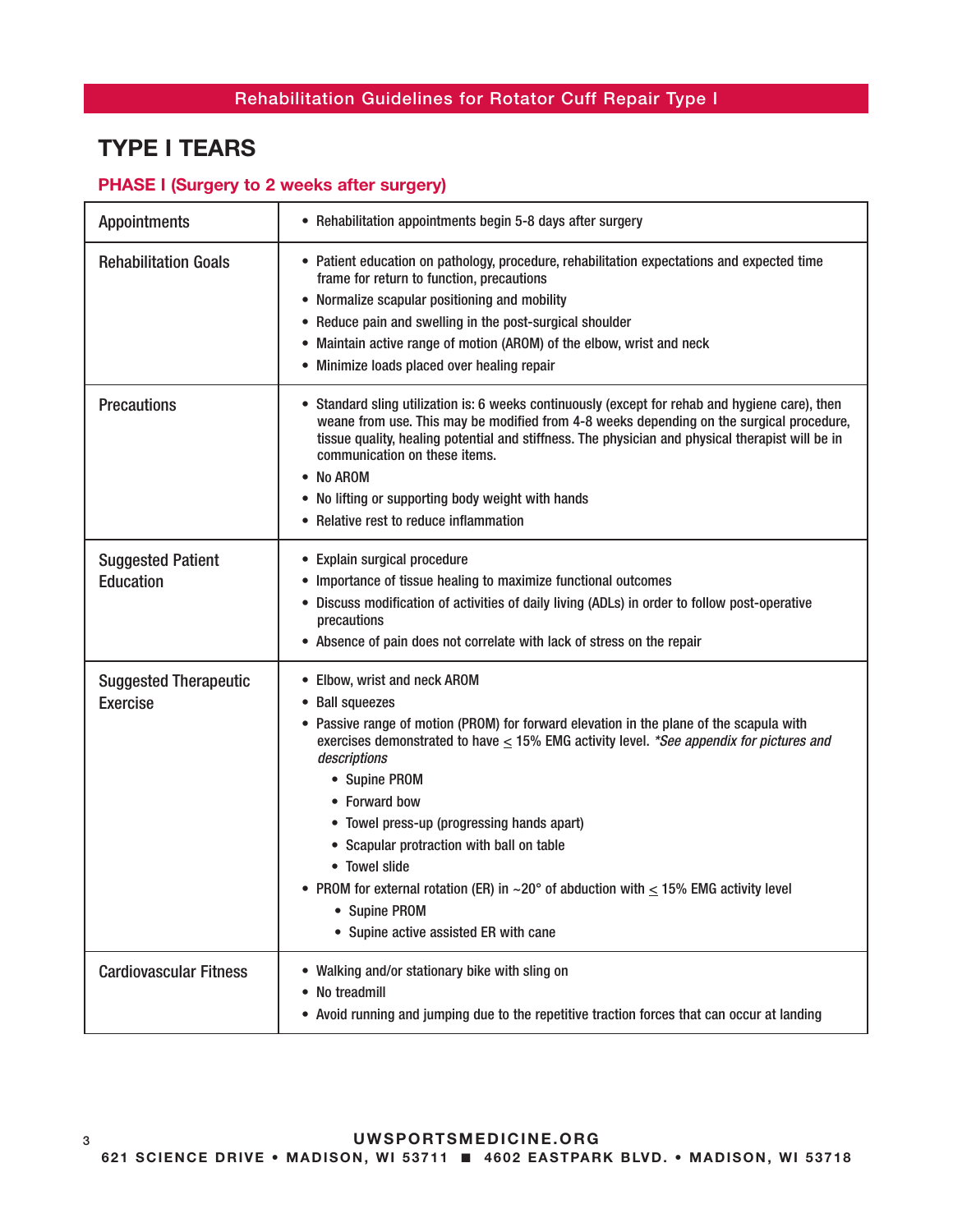| <b>Progression Criteria</b> | • At least 14 days post-operative                           |
|-----------------------------|-------------------------------------------------------------|
|                             | • Passive forward elevation 60-90°                          |
|                             | • Passive ER to 20 $^{\circ}$ at 20 $^{\circ}$ of abduction |

### PHASE II (begin after meeting Phase I criteria, usually post-op weeks 2-4)

| <b>Appointments</b>                             | • If PROM deficit is present with pain as primary barrier appointments should be 1 time per<br>week until pain well controlled<br>• If PROM deficit is present with stiffness as primary barrier appointments should be 2 times<br>per week with home exercise program (HEP) performed at least 2-3 times per day day                                                                                                                                                                                                                                                                                                                                                                           |
|-------------------------------------------------|-------------------------------------------------------------------------------------------------------------------------------------------------------------------------------------------------------------------------------------------------------------------------------------------------------------------------------------------------------------------------------------------------------------------------------------------------------------------------------------------------------------------------------------------------------------------------------------------------------------------------------------------------------------------------------------------------|
| <b>Rehabilitation Goals</b>                     | • Progression of elevation in scapular plane and ER in 20-30° of abduction<br>• Correct postural dysfunctions                                                                                                                                                                                                                                                                                                                                                                                                                                                                                                                                                                                   |
| <b>Precautions</b>                              | • Sling utilization will be determined by communication between physician and physical<br>therapist. Typical sling use ranges from 4-8 weeks depending on surgical procedure,<br>tissue quality, healing potential and stiffness.<br>• No active abduction ROM for 8 weeks to protect repair and no external resistance to<br>abduction and supraspinatus for 12 weeks                                                                                                                                                                                                                                                                                                                          |
| <b>Suggested Therapeutic</b><br><b>Exercise</b> | • Progress forward elevation and passive ER using only exercise demonstrated to have $\leq 15\%$<br>EMG activity level. *See appendix for pictures and descriptions<br>• Supported side lying shoulder flexion<br>• Supine forward elevation with elastic band resistance from 90°<br>• Small circle (20 cm) pendulums<br>• Scapular strengthening<br>• Sternal lift<br>• Modified shoulder dump<br>• Grade I and II joint mobilizations for pain relief as needed at all shoulder girdle joints<br>GH, SC, AC, ST<br>• Elbow, wrist, finger AROM and light strengthening<br>• Ensure normal cervical spine, thoracic spine and hip mobility to facilitate kinetic chain upper<br>extremity ROM |
| <b>Cardiovascular Fitness</b>                   | • Walking and stationary bike<br>• No treadmill, elliptical or Stairmaster<br>• Avoid running and jumping due to the repetitive traction forces that can occur at landing                                                                                                                                                                                                                                                                                                                                                                                                                                                                                                                       |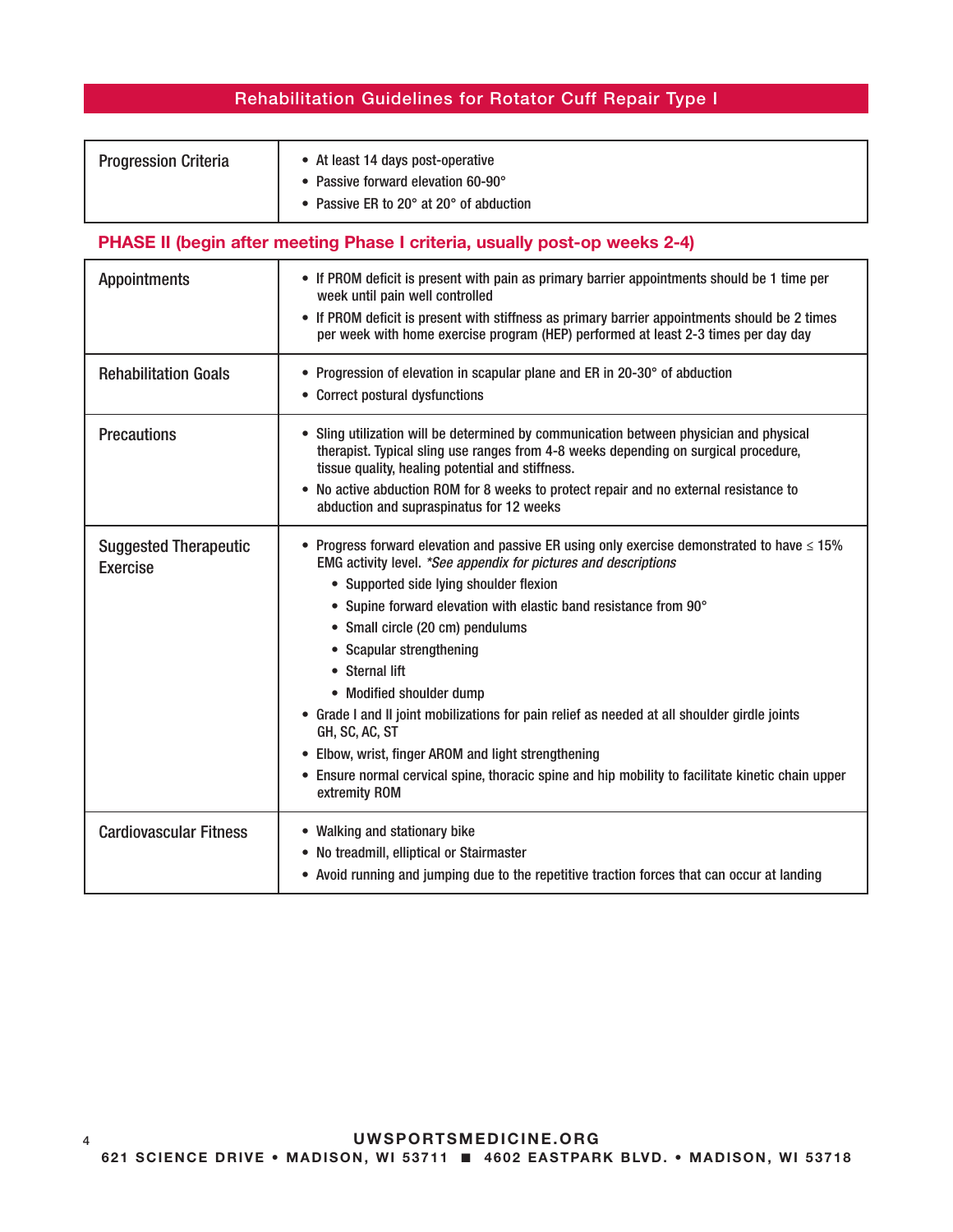| <b>Progression Criteria</b> | • At least 8 weeks post-operative<br>• Passive forward elevation 90-120° |
|-----------------------------|--------------------------------------------------------------------------|
|                             | • Passive ER to 20-30 $^{\circ}$ at 20 $^{\circ}$ of abduction           |

## PHASE III (begin after meeting Phase II criteria, usually post-op weeks 8-12)

| <b>Appointments</b>                          | • If AROM deficit is present with lag signs surgeon should be notified re: concerns about repair<br>integrity. Appointments should be 2 times per week until integrity has been determined and<br>AROM goals met.<br>• If AROM deficit present without lag signs appointments should be 1 times per week until<br>AROM goals met                                                                                                                                                                                           |
|----------------------------------------------|----------------------------------------------------------------------------------------------------------------------------------------------------------------------------------------------------------------------------------------------------------------------------------------------------------------------------------------------------------------------------------------------------------------------------------------------------------------------------------------------------------------------------|
| <b>Rehabilitation Goals</b>                  | • ROM goals for approximately 9 weeks<br>• Passive forward elevation to 130-155°<br>• Passive ER at 20 $^{\circ}$ of abduction to at 30-45 $^{\circ}$ . Passive ER at 90 $^{\circ}$ of abduction to<br>at $45-60^\circ$ to full<br>• Controlled progression of active assistive range of motion (AAROM) and AROM.<br>AROM initiation based on PROM goals, delayed 9 weeks post-op.<br>• Initiate light muscle performance activities<br>• Correct postural dysfunctions<br>• Active elevation 80-120° without compensation |
| <b>Precautions</b>                           | • Wean out of the sling slowly starting post-op weeks 6-8 based on size of tear, integrity of<br>tissue and repair, and surgeon preference<br>• No active abduction ROM for 8 weeks to protect repair and no external resistance to<br>abduction and supraspinatus for 12 weeks                                                                                                                                                                                                                                            |
| <b>Suggested Patient</b><br><b>Education</b> | • Appropriate progression of upper extremity use for light ADLs in pain free ROM starting with<br>waist level activities, progression to shoulder level<br>• Avoid quick, sudden movements and heavy lifting<br>• Continued education on sleeping posture                                                                                                                                                                                                                                                                  |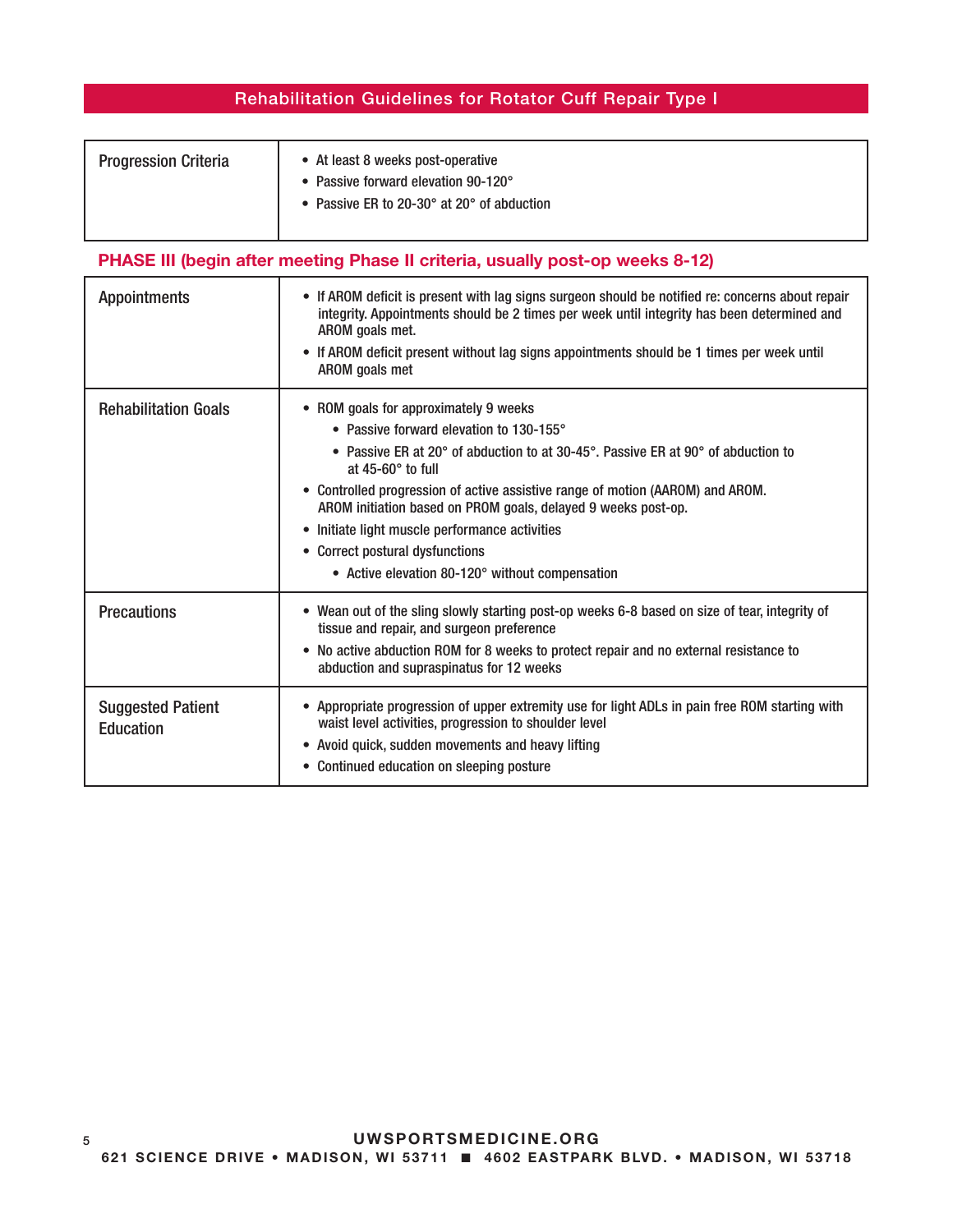| <b>Suggested Therapeutic</b><br><b>Exercise</b> | • AAOM for forward elevation and ER with exercises demonstrated to have $\leq$ 30% EMG activity<br>level. Generally in gravity minimized positions and/or short lever arm.<br>*See appendix for pictures and descriptions<br>• Cane assisted forward elevation<br>• Wall ball roll<br>• Active assisted forward elevation with fingers interlaced<br>• Wall walks or slide<br>• Aquatic exercise: slow speed elevation in scapular plane<br>• ROM exercises in other planes can be initiated in latter half of this phase if significant ROM<br>limitations are present (caution with passive tension over the repair)<br>• ER at progressing angles of abduction<br>• Internal rotation (IR)<br>• Functional IR behind the back<br>• Horizontal adduction<br>• Progress AROM as demonstrated with good scapulothoracic mechanics and remaining pain<br>free. Generally in upright position progressing from supported to unsupported elevation.<br>*See appendix for pictures and descriptions<br>• Pulley progression based on PROM and scapular control. Passive progressing to active<br>assisted elevation with active lowering.<br>• Short-lever arm forward elevation<br>• Ipsilateral step-up shoulder flexion with a ball (both hands)<br>• Ipsilateral step-up shoulder flexion with no ball<br>• Active shoulder flexion |
|-------------------------------------------------|-------------------------------------------------------------------------------------------------------------------------------------------------------------------------------------------------------------------------------------------------------------------------------------------------------------------------------------------------------------------------------------------------------------------------------------------------------------------------------------------------------------------------------------------------------------------------------------------------------------------------------------------------------------------------------------------------------------------------------------------------------------------------------------------------------------------------------------------------------------------------------------------------------------------------------------------------------------------------------------------------------------------------------------------------------------------------------------------------------------------------------------------------------------------------------------------------------------------------------------------------------------------------------------------------------------------------------------|
| <b>Cardiovascular Fitness</b>                   | • Walking and stationary bike<br>• No treadmill, elliptical, Stairmaster or swimming<br>• Avoid running and jumping due to forces that can occur at landing                                                                                                                                                                                                                                                                                                                                                                                                                                                                                                                                                                                                                                                                                                                                                                                                                                                                                                                                                                                                                                                                                                                                                                         |
| <b>Progression Criteria</b>                     | • Passive forward elevation to at least 140° to full<br>• Passive ER at 20° of abduction to at least 30° to full. Passive ER at 90° of abduction to at<br>least 75° to full.<br>• Active elevation to at least 120° without compensation<br>• Appropriate static and dynamic scapular positioning                                                                                                                                                                                                                                                                                                                                                                                                                                                                                                                                                                                                                                                                                                                                                                                                                                                                                                                                                                                                                                   |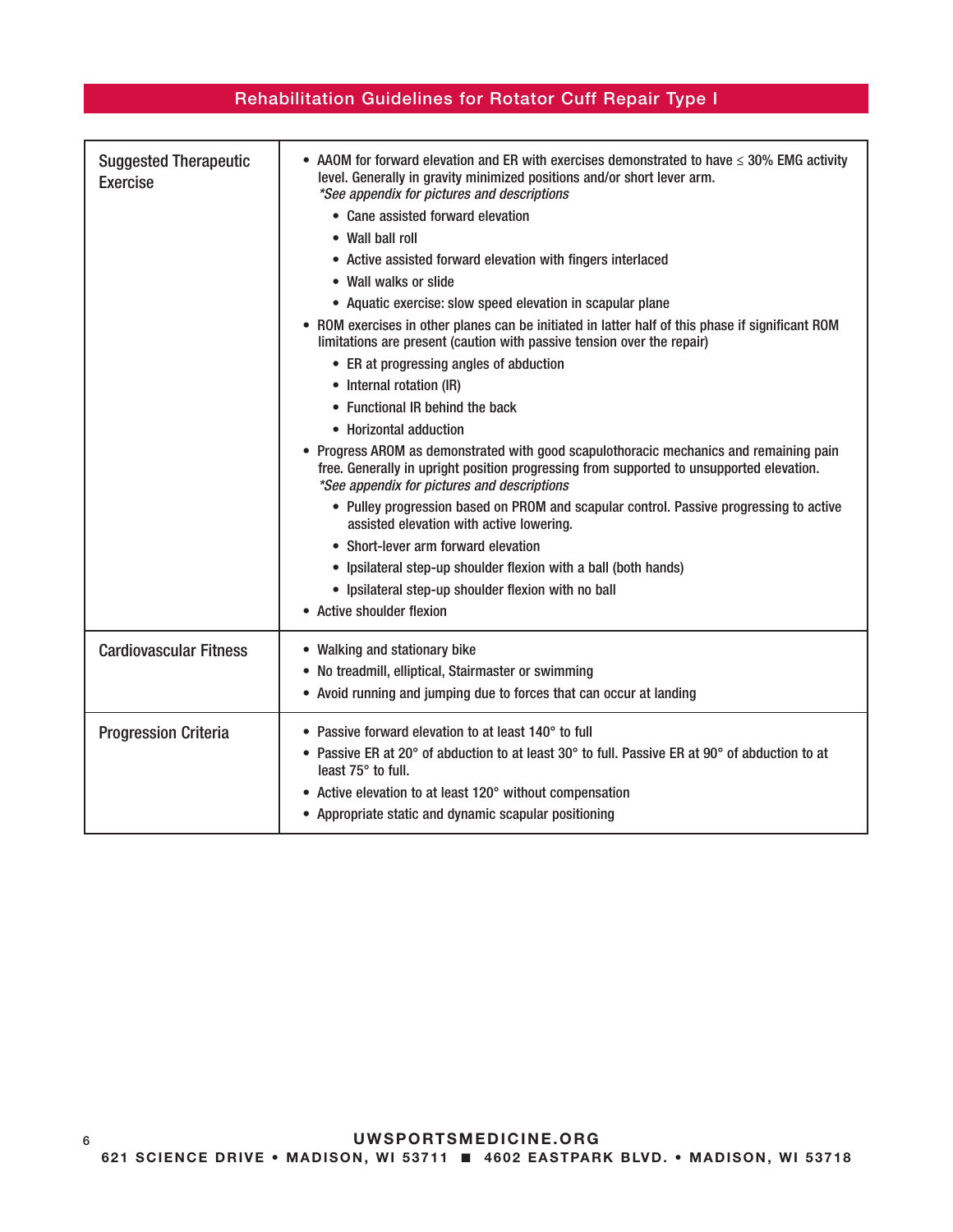### PHASE IV (begin after meeting Phase III criteria, usually post-op months 3-5)

| <b>Appointments</b>                             | • Rehabilitation appointments are 1 time every 2-3 weeks                                                                                                                                                                                                                                                                                                                                                                                                                                                                                                                                                                                                                                                                                                                                                                                                                                                                                                                                                                    |
|-------------------------------------------------|-----------------------------------------------------------------------------------------------------------------------------------------------------------------------------------------------------------------------------------------------------------------------------------------------------------------------------------------------------------------------------------------------------------------------------------------------------------------------------------------------------------------------------------------------------------------------------------------------------------------------------------------------------------------------------------------------------------------------------------------------------------------------------------------------------------------------------------------------------------------------------------------------------------------------------------------------------------------------------------------------------------------------------|
| <b>Rehabilitation Goals</b>                     | • Full P/AROM<br>• Gradually restore shoulder strength, power, and endurance<br>• Return to ADLs, work, and recreational activities that do not require heavy lifting,<br>powerful movements, or repetitive overhead activities<br>• Advance proprioceptive and dynamic neuromuscular control retraining                                                                                                                                                                                                                                                                                                                                                                                                                                                                                                                                                                                                                                                                                                                    |
| <b>Precautions</b>                              | • Post-rehabilitation soreness should alleviate within 12 hours of the activities<br>• No lifting of objects more than 15-20 pounds with short lever arm<br>• Lifting only light resistance with long lever arm<br>• No sudden lifting, jerking, or pushing movements                                                                                                                                                                                                                                                                                                                                                                                                                                                                                                                                                                                                                                                                                                                                                       |
| <b>Suggested Patient</b><br><b>Education</b>    | • Gradual progression of stress to shoulder through ADLs, work, and recreational activities<br>• Continue to avoid heavy lifting and quick, uncontrolled movements                                                                                                                                                                                                                                                                                                                                                                                                                                                                                                                                                                                                                                                                                                                                                                                                                                                          |
| <b>Suggested Therapeutic</b><br><b>Exercise</b> | • Progression of strengthening with exercises demonstrated to have 30-49% EMG activity<br>level. Generally in upright position with progression of lever arm and resistance.<br>• Multi-plane shoulder AROM with a gradual increase in the velocity of movement while<br>making sure to assess scapular rhythm<br>• ER and IR at various angles of abduction<br>• Prone series: rowing, horizontal abduction, extension<br>• Dynamic stabilization<br>• Open kinetic chain (OKC) proprioception awareness drills<br>• Closed kinetic chain (CKC) progression<br>• Bicep curls, triceps extensions, lat pull downs, wrist and forearm strengthening<br>• Exercises should be progressive in terms of shoulder elevation range<br>• Rythmic shoulder stabilizations, starting with proximal purtabations<br>• Shoulder mobilizations as needed<br>• Core and lower body strengthening<br>• Grade III and IV joint mobilizations as indicated to address capsular restrictions at all<br>shoulder girdle joints GH, SC, AC, ST |
| <b>Cardiovascular Fitness</b>                   | Walking, stationary bike and Stairmaster<br>• No treadmill or swimming<br>• May begin light jogging and running if the patient has normal (rated 5/5) rotator cuff strength<br>in neutral and functional shoulder AROM                                                                                                                                                                                                                                                                                                                                                                                                                                                                                                                                                                                                                                                                                                                                                                                                      |
| <b>Progression Criteria</b>                     | • Not all patients will progress to Phase V. Individuals that are involved in sports and physical<br>labor will be progressed, those that are not should continue with progressive, low velocity<br>loading.<br>• Full shoulder AROM in all planes and multi-plane movements<br>• MMT of 5/5 in neutral<br>• Pain free during strengthening exercises<br>• Negative impingement signs                                                                                                                                                                                                                                                                                                                                                                                                                                                                                                                                                                                                                                       |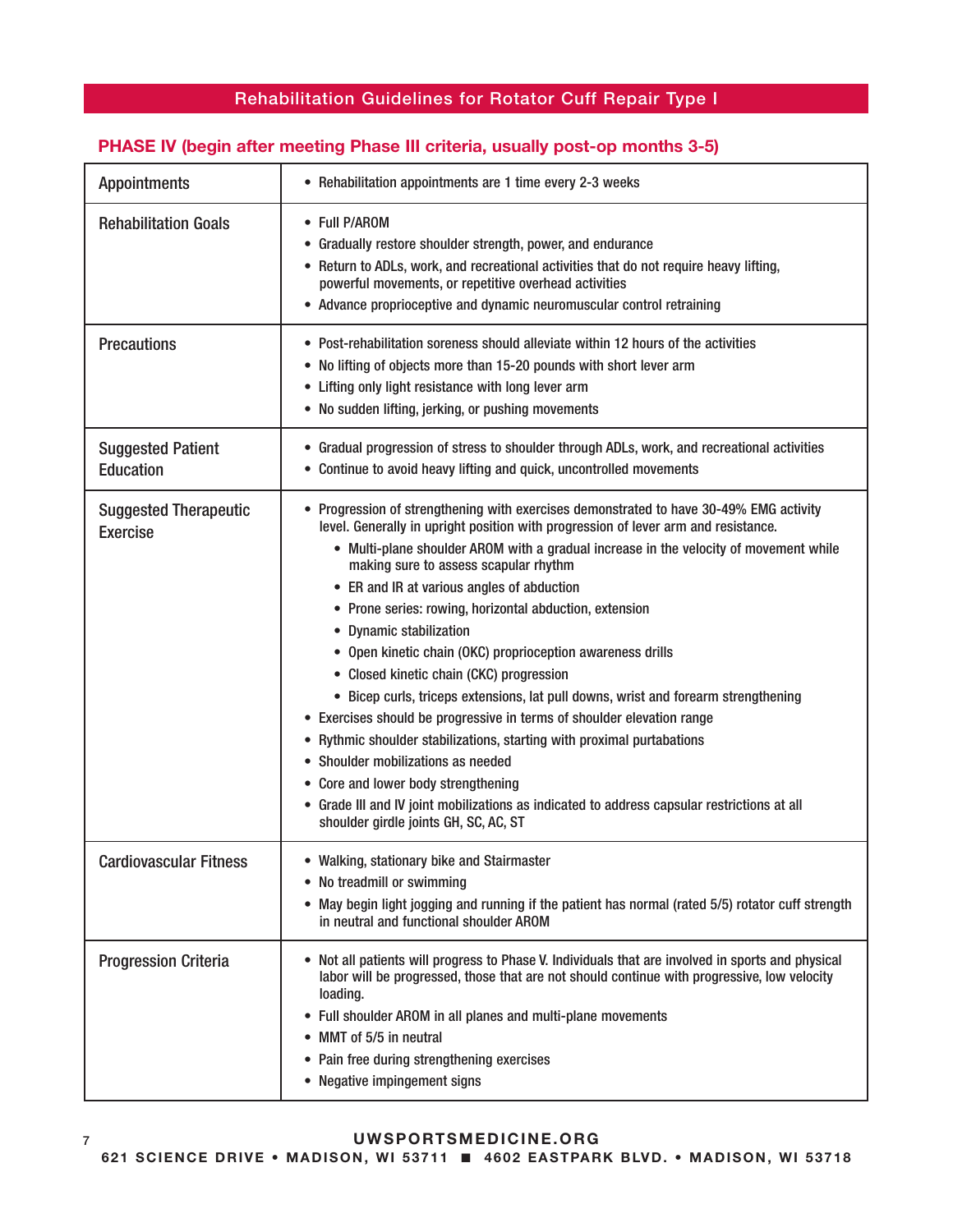### PHASE V (begin after meeting Phase IV criteria, usually 18-22 weeks after surgery)

| <b>Appointments</b>                             | • Rehabilitation appointments are once every 2-3 weeks                                                                                                                                                                                                                                                                                                                                                                                                                                                                                                                                                                                                                                                                                                                                                                                        |
|-------------------------------------------------|-----------------------------------------------------------------------------------------------------------------------------------------------------------------------------------------------------------------------------------------------------------------------------------------------------------------------------------------------------------------------------------------------------------------------------------------------------------------------------------------------------------------------------------------------------------------------------------------------------------------------------------------------------------------------------------------------------------------------------------------------------------------------------------------------------------------------------------------------|
| <b>Rehabilitation Goals</b>                     | • Normalize muscular strength, power and endurance<br>• Return to high demand activities<br>Complete return to sport training<br>٠<br>Develop strength and control for movements required for sport/work<br>$\bullet$<br>• Develop work capacity cardiovascular endurance for sport/work                                                                                                                                                                                                                                                                                                                                                                                                                                                                                                                                                      |
| <b>Precautions</b>                              | • Post-rehabilitation soreness should alleviate within 12 hours of the activity<br>• Avoid activities that result in substitution patterns<br>• Avoid exercises that generate a large increase in load compared to previous exercises                                                                                                                                                                                                                                                                                                                                                                                                                                                                                                                                                                                                         |
| <b>Suggested Patient</b><br><b>Education</b>    | • Importance of gradual controlled overload to shoulder including appropriate<br>rest/recovery time<br>• Specific technique and modification for weight lifting and overhead activities                                                                                                                                                                                                                                                                                                                                                                                                                                                                                                                                                                                                                                                       |
| <b>Suggested Therapeutic</b><br><b>Exercise</b> | • Continue shoulder mobilizations, stretching and PROM exercises as needed per impairments<br>• Rotator cuff strengthening in 90° of shoulder abduction as well as in provocative positions<br>and work/sport specific positions, including eccentric strengthening, endurance and velocity<br>specific exercises. Increasing use of $\geq$ 50% EMG activity level exercises.<br>• Progressive return to weight lifting program starting with relatively lightweight and high<br>repetitions (15-25). Increase weight while decreasing reps over 6-12 weeks.<br>• Core and lower body strengthening<br>• Throwing program, swimming program or overhead racquet program as needed after<br>successful period of plyometric training program<br>• Transition to upper extremity prevention/maintenance program such as Throwers Ten<br>Program |
| <b>Cardiovascular Fitness</b>                   | • Design to use sport/work specific energy systems                                                                                                                                                                                                                                                                                                                                                                                                                                                                                                                                                                                                                                                                                                                                                                                            |
| <b>Progression Criteria</b>                     | • The patient may return to sport after receiving clearance from the orthopedic surgeon and<br>the sports rehabilitation provider. Return to sport decisions are based on meeting the goals<br>of this phase.                                                                                                                                                                                                                                                                                                                                                                                                                                                                                                                                                                                                                                 |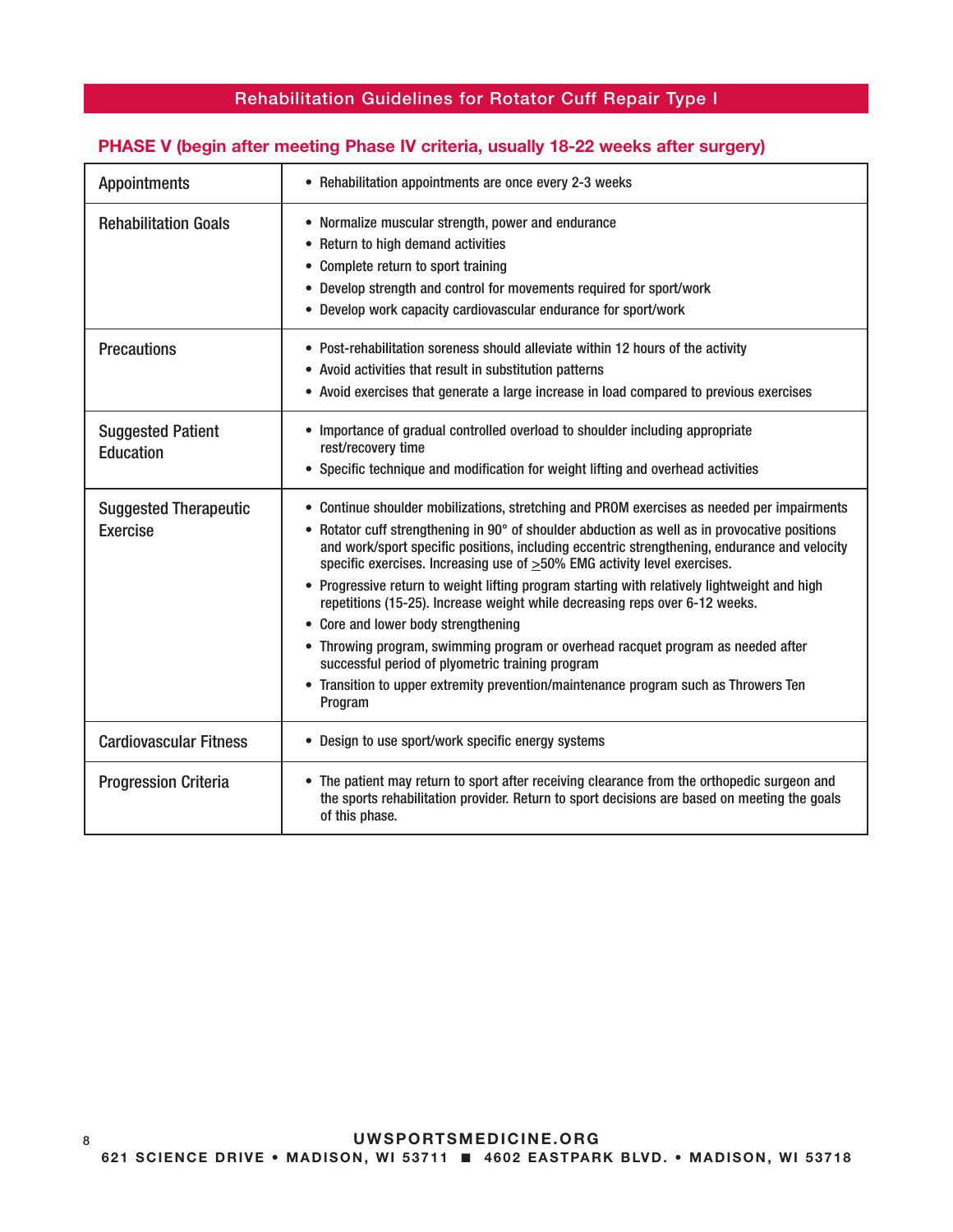# TYPE II TEARS

### PHASE I (Surgery to 3 weeks after surgery)

| <b>Appointments</b>                             | • Rehabilitation appointments begin 5-8 days after surgery                                                                                                                                                                                                                                                                                                                                                                                                                                                                                                                        |
|-------------------------------------------------|-----------------------------------------------------------------------------------------------------------------------------------------------------------------------------------------------------------------------------------------------------------------------------------------------------------------------------------------------------------------------------------------------------------------------------------------------------------------------------------------------------------------------------------------------------------------------------------|
| <b>Rehabilitation Goals</b>                     | • Patient education on pathology, procedure, rehabilitation expectations and expected time<br>frame for return to function, precautions<br>• Normalize scapular positioning and mobility<br>• Reduce pain and swelling in the post-surgical shoulder<br>• Maintain AROM of the elbow, wrist and neck<br>• Minimize loads placed over healing repair                                                                                                                                                                                                                               |
| <b>Precautions</b>                              | • Use sling continuously except while doing therapy<br>• No AROM<br>• No lifting or supporting body weight with hands<br>• Relative rest to reduce inflammation                                                                                                                                                                                                                                                                                                                                                                                                                   |
| <b>Suggested Patient</b><br><b>Education</b>    | • Explain surgical procedure<br>• Importance of tissue healing to maximize functional outcomes, including sling use<br>• Discuss modification of ADLs and sleeping posture in order to follow post-operative<br>precautions<br>• Absence of pain does not correlate with lack of stress on the repair                                                                                                                                                                                                                                                                             |
| <b>Suggested Therapeutic</b><br><b>Exercise</b> | • Elbow, wrist and neck AROM<br>• Ball squeezes<br>• PROM for forward elevation in the plane of the scapula to maximum of 70°. Passive motion<br>should be relatively pain free and assessed for compensation or guarding. Exercises<br>demonstrated to have $\leq 15\%$ EMG activity level. *See appendix for pictures and descriptions<br>• Supine PROM<br>• Forward bow<br>• Scapular protraction with ball on table<br>• Towel slide<br>• PROM for ER in $\sim$ 20° of abduction with $\leq$ 15% EMG activity level<br>• Supine PROM<br>• Supine active assisted ER with cane |
| <b>Cardiovascular Fitness</b>                   | • Walking and/or stationary bike with sling on<br>• No treadmill, elliptical or hiking<br>• Avoid running and jumping due to the repetitive traction forces that can occur at landing                                                                                                                                                                                                                                                                                                                                                                                             |
| <b>Progression Criteria</b>                     | • At least 3 weeks post-operative<br>• Passive forward elevation 50-60°<br>• Passive ER to 10-15° at 20° of abduction                                                                                                                                                                                                                                                                                                                                                                                                                                                             |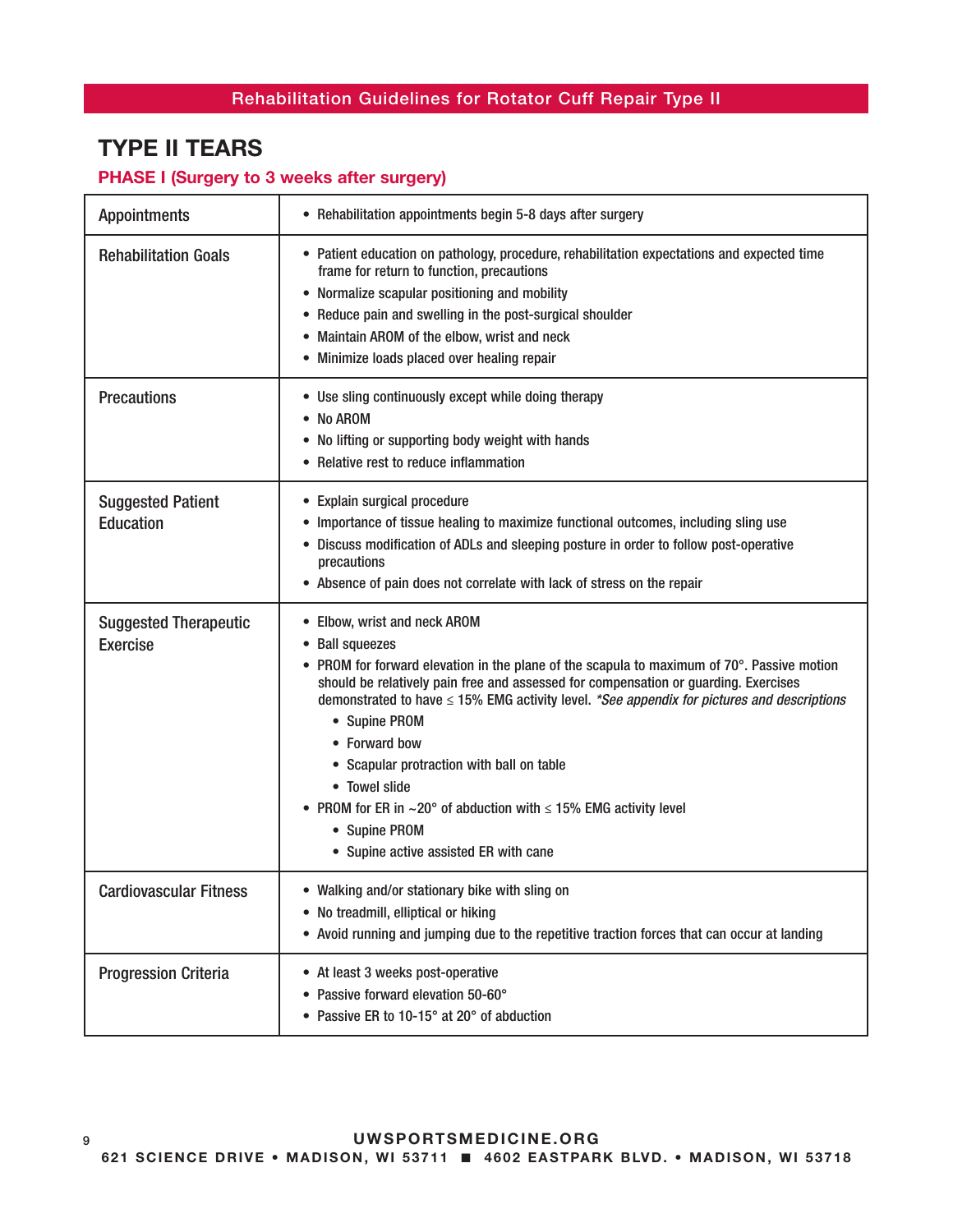### PHASE II (begin after meeting Phase I criteria, usually 3-4 weeks after surgery)

| <b>Appointments</b>                             | • If PROM deficit is present with pain as primary barrier appointments should be 1 time per<br>week until pain well controlled<br>• If PROM deficit is present with stiffness as primary barrier appointments should be 2 times<br>per week with HEP performed at least 3 times per day                                                                                                                                                                                                                                                                                                                                                                                                                 |
|-------------------------------------------------|---------------------------------------------------------------------------------------------------------------------------------------------------------------------------------------------------------------------------------------------------------------------------------------------------------------------------------------------------------------------------------------------------------------------------------------------------------------------------------------------------------------------------------------------------------------------------------------------------------------------------------------------------------------------------------------------------------|
|                                                 |                                                                                                                                                                                                                                                                                                                                                                                                                                                                                                                                                                                                                                                                                                         |
| <b>Rehabilitation Goals</b>                     | • Progression of elevation in scapular plane<br>• Correct postural dysfunctions                                                                                                                                                                                                                                                                                                                                                                                                                                                                                                                                                                                                                         |
| <b>Precautions</b>                              | • Sling utilization continuously for 6 weeks except for physical therapy and daily hygiene.<br>• Modifications may be made by communication between physician and physical therapist.<br>Typical sling use ranges from 6-8 weeks depending on surgical procedure, tissue quality,<br>healing potential, and stiffness.<br>• No AROM                                                                                                                                                                                                                                                                                                                                                                     |
| <b>Suggested Therapeutic</b><br><b>Exercise</b> | • Progress passive forward elevation and passive ER using only exercise demonstrated to have<br>$\leq$ 15% EMG activity level. *See appendix for pictures and descriptions<br>• Supported side lying shoulder flexion<br>• Supine forward elevation with elastic band resistance from 90°<br>• Small circle (20 cm) pendulums<br>• Scapular strengthening<br>• Sternal lift<br>• Modified shoulder dump<br>• Grade I and II joint mobilizations for pain relief as needed at all shoulder girdle joints<br>GH, SC, AC, ST<br>• Elbow, wrist, finger AROM and light strengthening<br>• Ensure normal cervical spine, thoracic spine, and hip mobility to facilitate kinetic chain upper<br>extremity ROM |
| <b>Cardiovascular Fitness</b>                   | • Walking and stationary bike<br>• No treadmill or Stairmaster<br>• Avoid running and jumping due to the repetitive traction forces that can occur at landing                                                                                                                                                                                                                                                                                                                                                                                                                                                                                                                                           |
| <b>Progression Criteria</b>                     | • At least 8 weeks post-operative<br>• Passive forward elevation 60-90°<br>• Passive ER to 20° at 20° of abduction                                                                                                                                                                                                                                                                                                                                                                                                                                                                                                                                                                                      |

### PHASE III (begin after meeting Phase II criteria, usually 8-9 weeks after surgery)

| <b>Appointments</b> | • Appointments should be 2 times per week until integrity has been determined and AROM<br>goals met        |
|---------------------|------------------------------------------------------------------------------------------------------------|
|                     | • If AROM deficit present without lag signs appointments should be 1 time per week until<br>AROM goals met |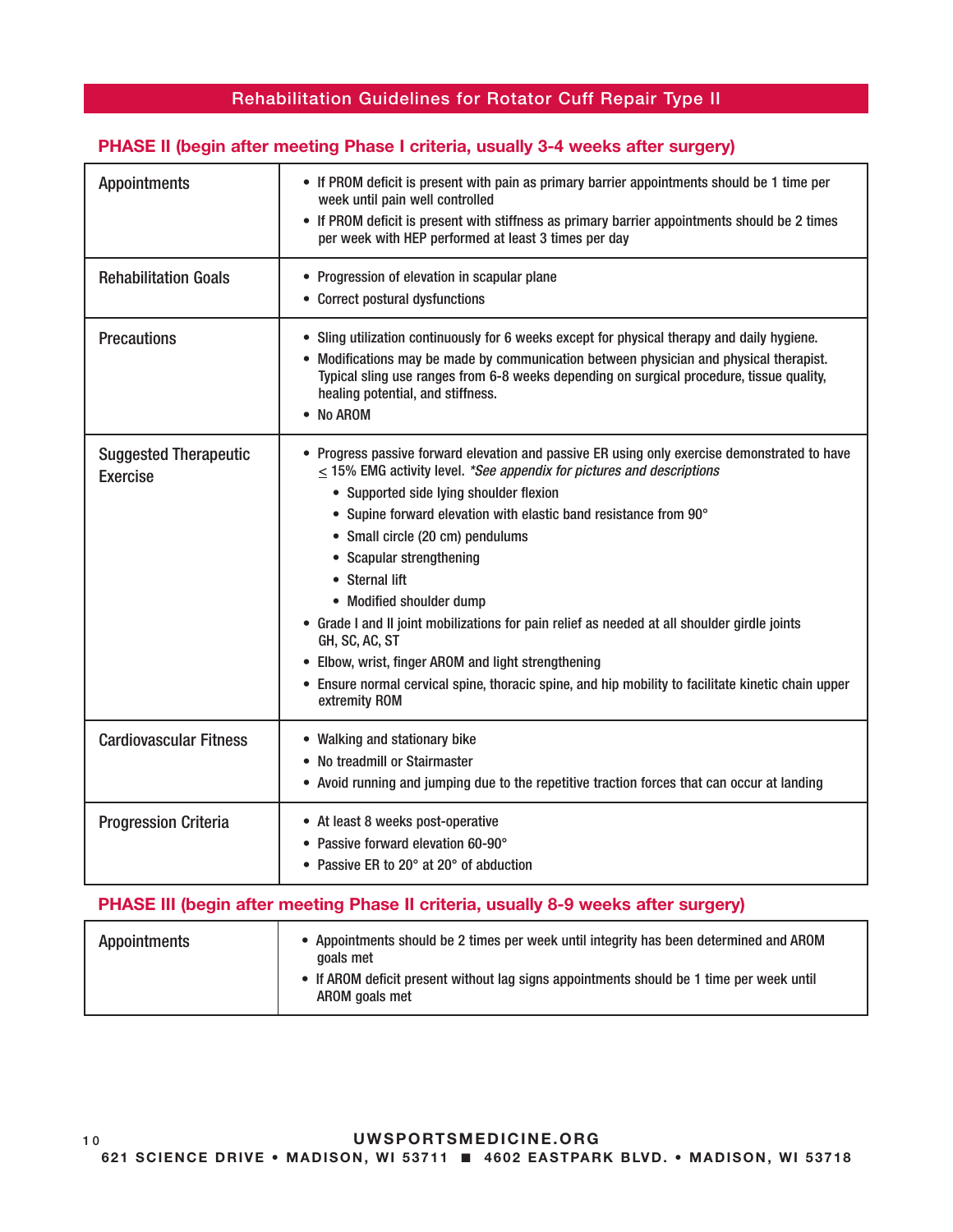| <b>Rehabilitation Goals</b>                     | • ROM goals for approximately 10 weeks<br>• Passive forward elevation to at 120-145°<br>• Passive ER at 20° of abduction to 25-35°. Passive ER at 90° of abduction to at 40-60°<br>• Controlled progression of AAROM and AROM. AROM initiation based on PROM goals,<br>delayed 9 weeks post-op<br>• Initiate light muscle performance activities<br>• Correct postural dysfunctions<br>• Active elevation 80-100° without compensation                                                                                                                                                                                                                                                                                                          |
|-------------------------------------------------|-------------------------------------------------------------------------------------------------------------------------------------------------------------------------------------------------------------------------------------------------------------------------------------------------------------------------------------------------------------------------------------------------------------------------------------------------------------------------------------------------------------------------------------------------------------------------------------------------------------------------------------------------------------------------------------------------------------------------------------------------|
| <b>Precautions</b>                              | • Sling use as needed.<br>• No active abduction ROM for 9-10 weeks to protect repair and no external resistance to<br>abduction and supraspinatus for 14 weeks<br>• If AROM deficit is present with lag signs surgeon should be notified re: concerns about repair<br>integrity                                                                                                                                                                                                                                                                                                                                                                                                                                                                 |
| <b>Suggested Patient</b><br><b>Education</b>    | • Appropriate progression of upper extremity use for light ADLs in pain free ROM starting with<br>waist level activities, progression to shoulder level<br>• Avoid quick, sudden movements and heavy lifting                                                                                                                                                                                                                                                                                                                                                                                                                                                                                                                                    |
| <b>Suggested Therapeutic</b><br><b>Exercise</b> | • AAROM for forward elevation and ER with exercises demonstrated to have<br>$\leq$ 30% EMG activity level. Generally in gravity minimized positions and/or short lever arm.<br>*See appendix for pictures and descriptions<br>• Cane assisted forward elevation<br>• Wall ball roll<br>• Active assisted forward elevation with fingers interlaced<br>• Wall walks or slide<br>• Aquatic exercise: slow speed elevation in scapular plane<br>• ROM exercises in other planes can be initiated in latter half of this phase if significant<br>ROM limitations are present (caution with passive tension over the repair)<br>• ER at progressing angles of abduction<br>$\bullet$ IR<br>• Functional IR behind the back<br>• Horizontal adduction |
| <b>Cardiovascular Fitness</b>                   | • Walking and stationary bike<br>• No treadmill, Stairmaster or swimming<br>• Avoid running and jumping due to forces that can occur at landing                                                                                                                                                                                                                                                                                                                                                                                                                                                                                                                                                                                                 |
| <b>Progression Criteria</b>                     | • Passive forward elevation to at least 140-150°<br>• Passive ER at 20 $^{\circ}$ of abduction to at least 30 $^{\circ}$ to full. Passive ER at 90 $^{\circ}$ of abduction to at<br>least 70° to full<br>• Active elevation to at least 120° without compensation<br>• Appropriate static and dynamic scapular positioning                                                                                                                                                                                                                                                                                                                                                                                                                      |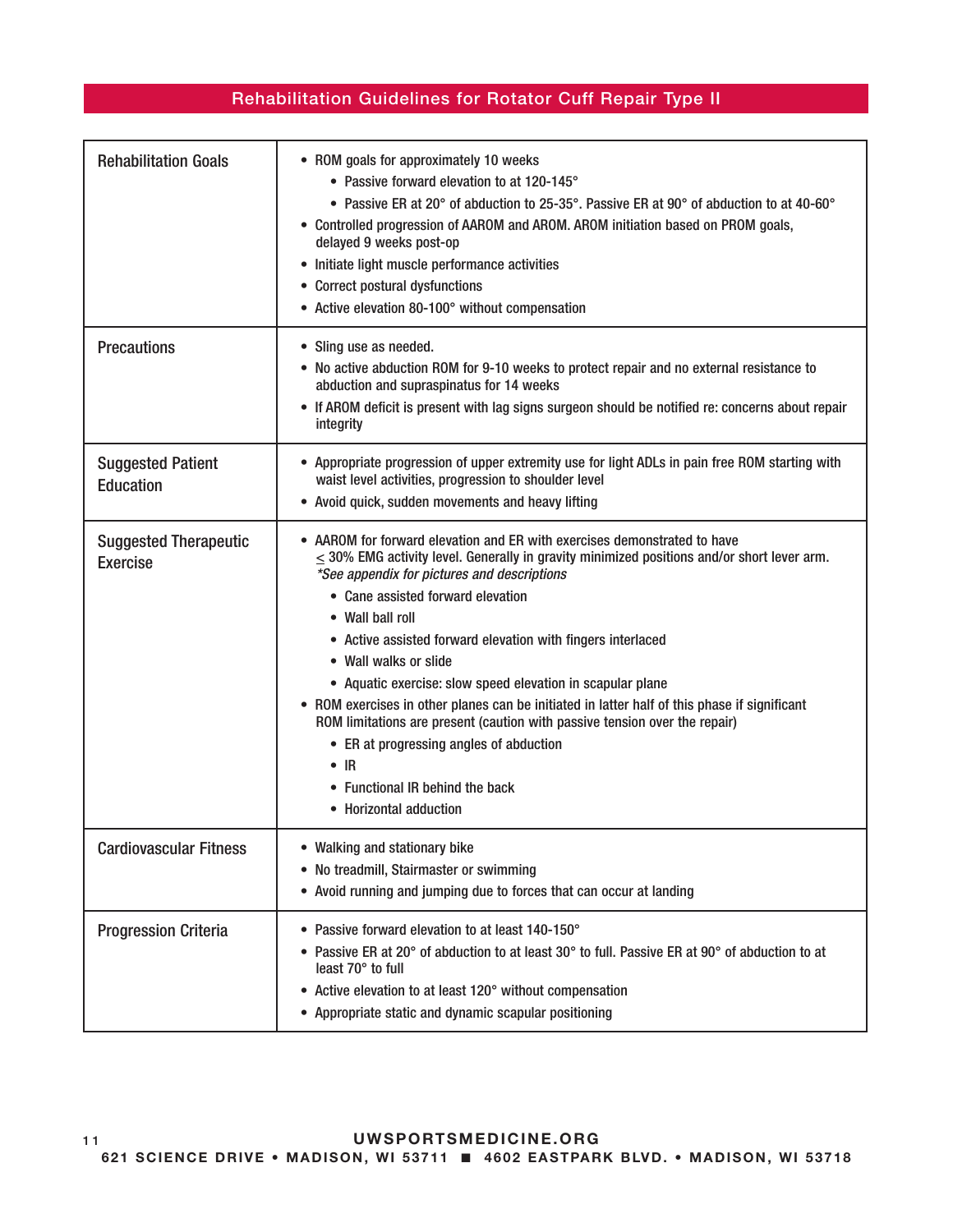### PHASE IV (begin after meeting Phase III criteria, usually 14-16 weeks after surgery)

| <b>Appointments</b>                             | • Rehabilitation appointments are once every 1-2 weeks                                                                                                                                                                                                                                                                                                                                                        |
|-------------------------------------------------|---------------------------------------------------------------------------------------------------------------------------------------------------------------------------------------------------------------------------------------------------------------------------------------------------------------------------------------------------------------------------------------------------------------|
| <b>Rehabilitation Goals</b>                     | • Normal (rated 5/5) rotator cuff strength and endurance at 90° of shoulder abduction and<br>scaption<br>• Advance proprioceptive and dynamic neuromuscular control retraining<br>• Correct postural dysfunctions with work and sport specific tasks<br>• Develop strength and control for movements required for work or sport                                                                               |
| <b>Precautions</b>                              | • Post-rehabilitation soreness should alleviate within 12 hours of the activities                                                                                                                                                                                                                                                                                                                             |
| <b>Suggested Therapeutic</b><br><b>Exercise</b> | • Multi-plane shoulder AROM with gradual increase in the velocity of movement being sure to<br>assess scapular rhythm<br>• Shoulder mobilizations as needed<br>Rotator cuff strengthening in 90° of shoulder abduction, and overhead (beyond 90° of<br>shoulder abduction)<br>• Scapular strengthening and dynamic neuromuscular control in OKC and CKC positions<br>• Core and lower body strengthening      |
| <b>Cardiovascular Fitness</b>                   | • Walking, stationary bike, and Stairmaster<br>• No treadmill or swimming<br>• The patient may begin running if they have normal (rated 5/5) strength for the shoulder<br>internal rotators and external rotators at 30° of shoulder abduction and normal shoulder<br><b>AROM</b>                                                                                                                             |
| <b>Progression Criteria</b>                     | • Not all patients will progress to Phase V. Individuals that are involved in sports and<br>physical labor will be progressed, those that are not should continue with progressive, low<br>velocity loading.<br>• Full shoulder AROM in all planes and multi-plane movements<br>• Manual muscle testing (MMT) of 5/5 in neutral<br>• Pain free during strengthening exercises<br>• Negative impingement signs |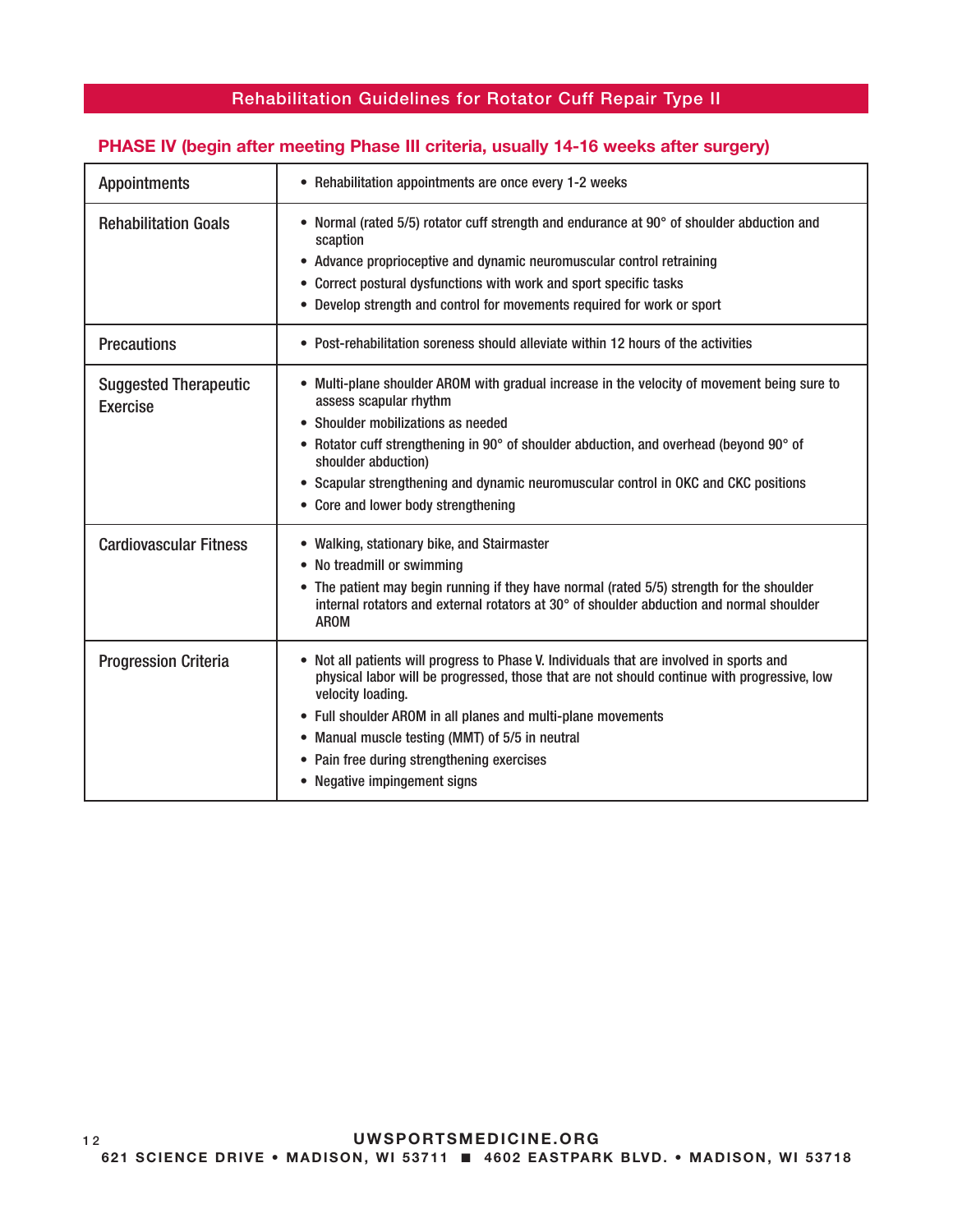### PHASE V (begin after meeting Phase IV criteria, usually 20-24 weeks after surgery)

| <b>Appointments</b>                             | • Rehabilitation appointments are 1 time every 2-3 weeks                                                                                                                                                                                                                                                                                                                                                                                                                                                                                                                                                                                                                                                                                                                                                                                                                    |
|-------------------------------------------------|-----------------------------------------------------------------------------------------------------------------------------------------------------------------------------------------------------------------------------------------------------------------------------------------------------------------------------------------------------------------------------------------------------------------------------------------------------------------------------------------------------------------------------------------------------------------------------------------------------------------------------------------------------------------------------------------------------------------------------------------------------------------------------------------------------------------------------------------------------------------------------|
| <b>Rehabilitation Goals</b>                     | • Normal (rated 5/5) rotator cuff strength at 90° abduction<br>• Normal (rated 5/5) supraspinatus strength<br>• Advance proprioceptive and dynamic neuromuscular control retraining<br>• Correct postural dysfunctions with work and sport specific tasks<br>• Develop strength and control for movements required for sport/work<br>• Develop work capacity cardiovascular endurance for sport/work                                                                                                                                                                                                                                                                                                                                                                                                                                                                        |
| <b>Precautions</b>                              | • Post-rehabilitation soreness should alleviate within 12 hours of the activities                                                                                                                                                                                                                                                                                                                                                                                                                                                                                                                                                                                                                                                                                                                                                                                           |
| <b>Suggested Therapeutic</b><br><b>Exercise</b> | • Multi-plane shoulder AROM with a gradual increase in the velocity of movement being sure to<br>assess scapular rhythm<br>• Shoulder mobilizations, as needed<br>• Rotator cuff strengthening in 90° of shoulder abduction in provocative and/or sport/work<br>specific positions, including eccentric strengthening, endurance and velocity specific<br>exercises<br>• Scapular strengthening and dynamic neuromuscular control in overhead positions and work<br>or sport specific positions<br>• Sport and work specific strengthening<br>• Core and lower body strengthening<br>• Begin education in sport specific biomechanics with an initial program for throwing,<br>swimming or overhead racquet sports as needed<br>• Transition to a specific throwing program or swimming program once the patient can<br>demonstrate good control with the desired mechanics |
| <b>Cardiovascular Fitness</b>                   | • Use exercise to replicate energy systems needed for work or sport                                                                                                                                                                                                                                                                                                                                                                                                                                                                                                                                                                                                                                                                                                                                                                                                         |
| <b>Progression Criteria</b>                     | • The patient may return to sport after receiving clearance from the orthopedic surgeon and<br>the sports rehabilitation provider. Return to sport decisions are based on meeting the goals of<br>this phase                                                                                                                                                                                                                                                                                                                                                                                                                                                                                                                                                                                                                                                                |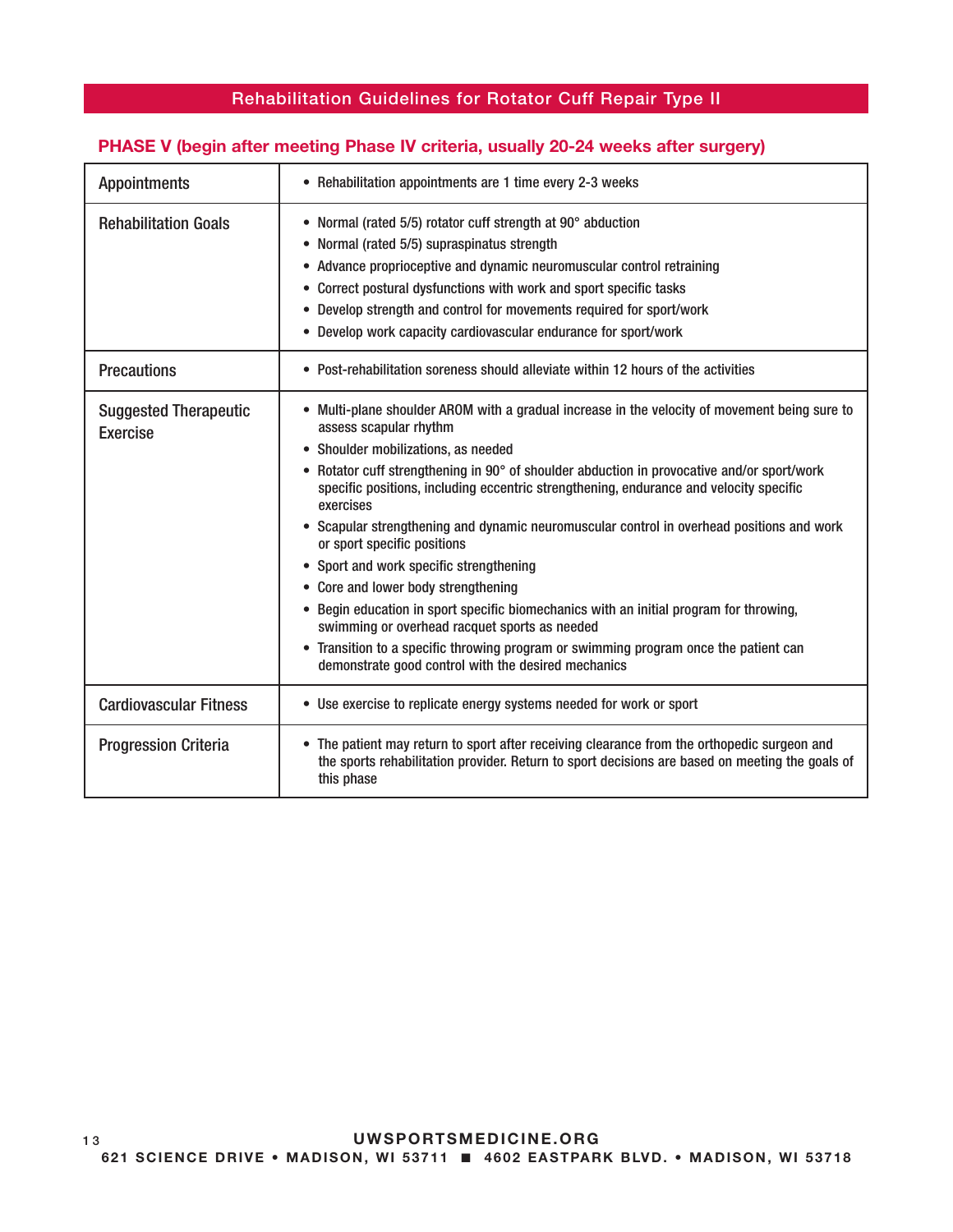### Rehabilitation Guidelines for Isolated Subscapularis Repair

# Isolated Subscapularis Repair

### PHASE I (surgery to 2 weeks after surgery)

| <b>Appointments</b>                      | • Rehabilitation appointments begin 5-8 days after surgery                                                                                                            |
|------------------------------------------|-----------------------------------------------------------------------------------------------------------------------------------------------------------------------|
| <b>Rehabilitation Goals</b>              | • Reduce pain and swelling in the post-surgical shoulder<br>• Maintain AROM of elbow, wrist and neck<br>• Protect healing of repaired tissues                         |
| <b>Precautions</b>                       | • Use sling continuously except while doing therapy<br>• Relative rest to reduce inflammation                                                                         |
| <b>Suggested Therapeutic</b><br>Exercise | • Elbow, wrist and neck AROM<br>• Ball squeezes<br>• Completely PROM for flexion and abduction $(0^{\circ} - 50^{\circ})$                                             |
| <b>Cardiovascular Fitness</b>            | Walking, stationary bike with sling on. No Treadmill, Stairmaster or swimming<br>$\bullet$<br>• Avoid running and jumping due to the forces that can occur at landing |
| <b>Progression Criteria</b>              | • 14 days after surgery                                                                                                                                               |

### PHASE II (begin after meeting Phase I criteria, usually 2 weeks after surgery)

| <b>Appointments</b>                             | • Rehabilitation appointments are 1-2 times per week                                                                                                                                                                                                                                                                                                                                         |
|-------------------------------------------------|----------------------------------------------------------------------------------------------------------------------------------------------------------------------------------------------------------------------------------------------------------------------------------------------------------------------------------------------------------------------------------------------|
| <b>Rehabilitation Goals</b>                     | • Controlled restoration of PROM and/or AAROM<br>• Correct postural dysfunctions                                                                                                                                                                                                                                                                                                             |
| <b>Precautions</b>                              | • Continue use of sling for sleep and activities during the first 6 weeks, weaning out of<br>the sling slowly based on the safety of the environment after 6 weeks<br>• No ER motion beyond neutral for the first 6 weeks (protect repair)<br>• No resisted IR for the first 6 weeks (protect repair)                                                                                        |
| <b>Suggested Therapeutic</b><br><b>Exercise</b> | • PROM and/or AAROM for the shoulder as tolerated for flexion and abduction<br>• Gentle shoulder mobilizations as needed<br>• Isometric rotator cuff strengthening in non-provocative positions. No internal rotator or<br>subscapularis strengthening<br>• Scapular strengthening with arm in neutral<br>• Cervical spine and scapular AROM<br>• Postural exercises<br>• Core strengthening |
| <b>Cardiovascular Fitness</b>                   | • Walking and stationary bike. No treadmill, Stairmaster or swimming<br>• Avoid running and jumping until athlete has full rotator cuff strength in a neutral position due<br>to forces that can occur at landing                                                                                                                                                                            |
| <b>Progression Criteria</b>                     | • 6 weeks after surgery                                                                                                                                                                                                                                                                                                                                                                      |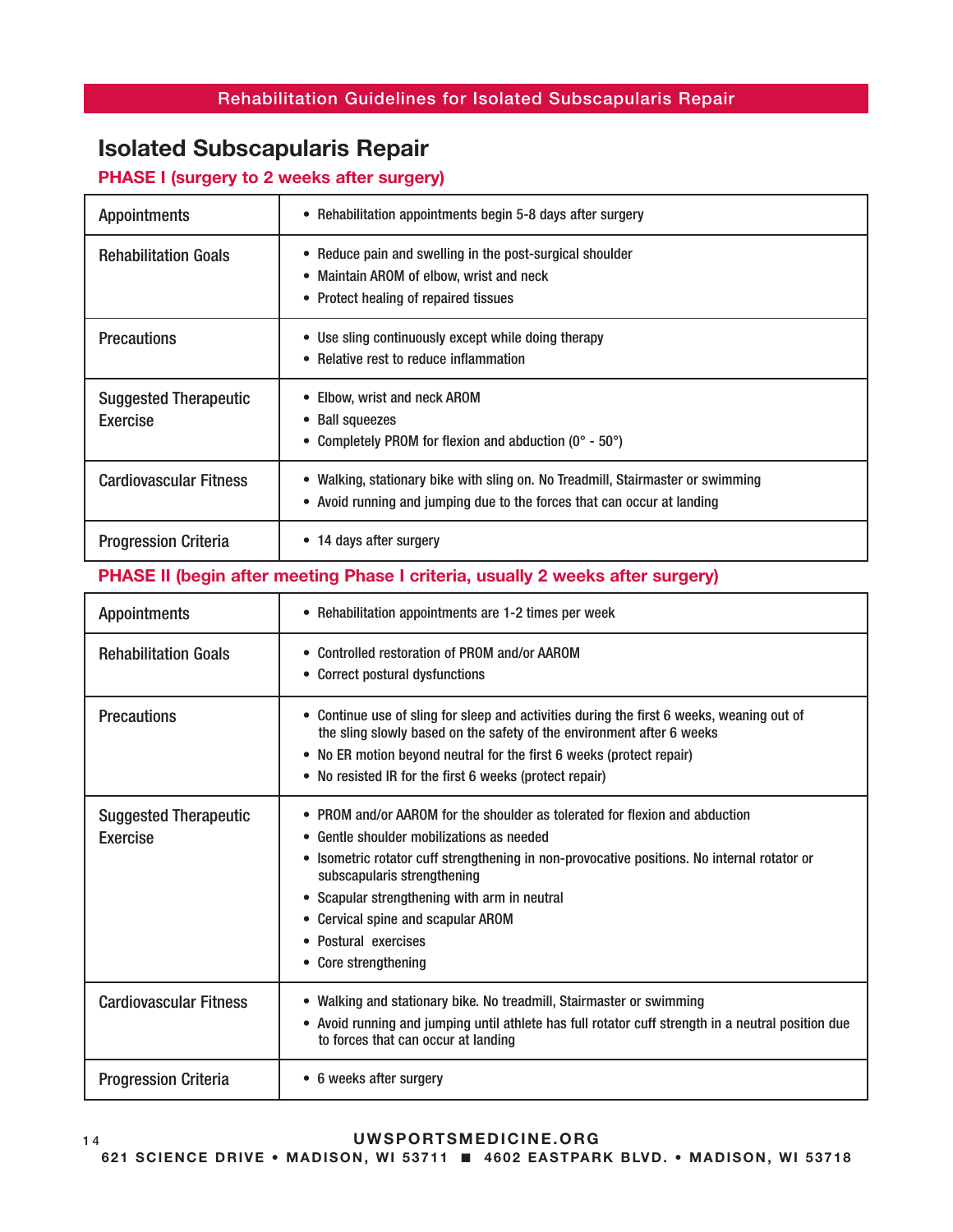### Rehabilitation Guidelines for Isolated Subscapularis Repair

### PHASE III (begin after meeting Phase II criteria, usually 6 weeks after surgery)

| <b>Appointments</b>                                                               | • Rehabilitation appointments are1 time every 1-2 weeks                                                                                                                                                                                                                                                                                                                                                                                                                                                                             |
|-----------------------------------------------------------------------------------|-------------------------------------------------------------------------------------------------------------------------------------------------------------------------------------------------------------------------------------------------------------------------------------------------------------------------------------------------------------------------------------------------------------------------------------------------------------------------------------------------------------------------------------|
| <b>Rehabilitation Goals</b>                                                       | • Full AROM in all planes<br>• Normal (rated 5/5) strength for IR/ER at 0° abduction<br>• Correct postural dysfunction                                                                                                                                                                                                                                                                                                                                                                                                              |
| <b>Precautions</b>                                                                | • Begin ER ROM past neutral and resisted IR gradually to assess response and allow for<br>progress adaptation                                                                                                                                                                                                                                                                                                                                                                                                                       |
| <b>Suggested Therapeutic</b><br><b>Exercise</b>                                   | • IR/ER isotonics with theraband or weights that begin at $0^\circ$ abduction and gradually increases<br>abduction as strength improves<br>• OKC shoulder rhythmic stabilizations in supine at 90° elevation<br>(stars or alphabet)<br>• Gentle CKC shoulder and scapular stabilization drills<br>• Proprioceptive neuromuscular facilitation(PNF) patterns<br>• Side lying shoulder flexion<br>• Scapular strengthening<br>• AROM, AAROM and/or PROM as needed<br>• Core strengthening<br>• Begin trunk and hip mobility exercises |
| <b>Cardiovascular Fitness</b>                                                     | • Walking and stationary bike. No treadmill, Stairmaster or swimming<br>• Avoid running and jumping until athlete has full rotator cuff strength in a neutral position due<br>to forces that can occur at landing                                                                                                                                                                                                                                                                                                                   |
| <b>Progression Criteria</b>                                                       | • Full AROM (equal to uninvolved) and normal (rated 5/5) strength for IR/ER at 30° abduction                                                                                                                                                                                                                                                                                                                                                                                                                                        |
| PHASE IV (begin after meeting Phase III criteria, usually 12 weeks after surgery) |                                                                                                                                                                                                                                                                                                                                                                                                                                                                                                                                     |

| <b>Appointments</b>         | • Rehabilitation appointments are 1 time every 2-3 weeks                                                                                                                                                                                                                                                         |
|-----------------------------|------------------------------------------------------------------------------------------------------------------------------------------------------------------------------------------------------------------------------------------------------------------------------------------------------------------|
| <b>Rehabilitation Goals</b> | • Normal (rated 5/5) rotator cuff strength and endurance at 90° abduction and scaption<br>• Advance proprioceptive and dynamic neuromuscular control retraining<br>• Correct postural dysfunctions with work and sport specific tasks<br>• Develop strength and control for movements required for work or sport |
| <b>Precautions</b>          | • Post-rehab soreness should alleviate within 12 hours of the activities                                                                                                                                                                                                                                         |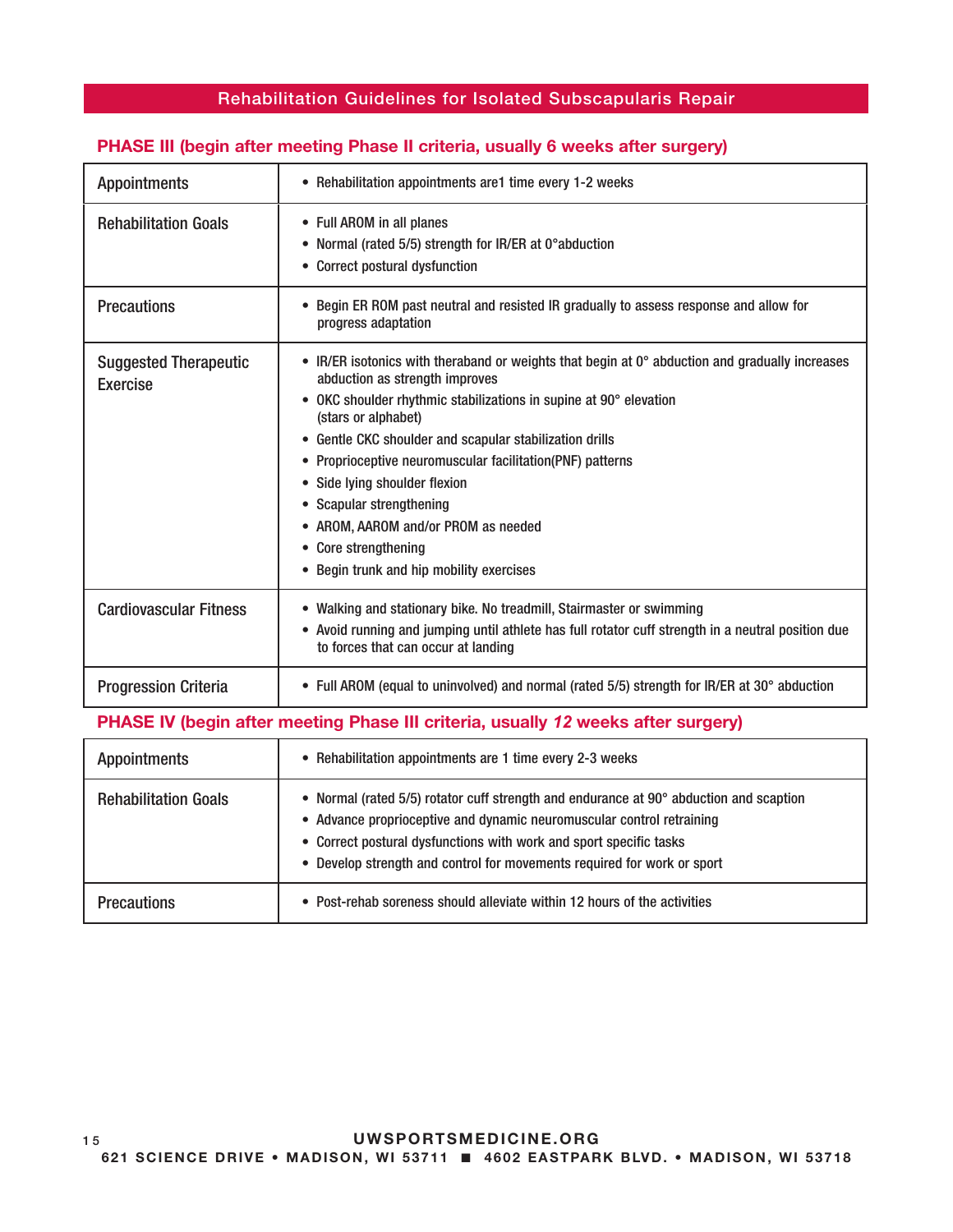### Rehabilitation Guidelines for Isolated Subscapularis Repair

| <b>Suggested Therapeutic</b><br><b>Exercise</b> | • Multi-plane AROM with gradual increase in velocity of movement - assessing scapular<br>rhythm<br>• Shoulder mobilizations as needed<br>• Rotator cuff strengthening in at 90° abduction and overhead<br>• Scapular strengthening and dynamic neuromuscular control in OKC and CKC positions<br>• Core and lower body strengthening<br>• At about 16-18 weeks, begin education in sport specific biomechanics with initial program<br>for throwing – low velocity, focusing on movement control (air throws and light toss) |
|-------------------------------------------------|------------------------------------------------------------------------------------------------------------------------------------------------------------------------------------------------------------------------------------------------------------------------------------------------------------------------------------------------------------------------------------------------------------------------------------------------------------------------------------------------------------------------------|
| <b>Cardiovascular Fitness</b>                   | • Walking, stationary bike, Stairmaster. No treadmill or swimming<br>• May begin light jogging and running if patient has full rotator cuff strength in neutral and<br>normal AROM                                                                                                                                                                                                                                                                                                                                           |
| <b>Progression Criteria</b>                     | • Full AROM in all planes and multi-plane movements<br>• Normal (rated 5/5) strength at 90° abduction<br>• Negative impingement signs                                                                                                                                                                                                                                                                                                                                                                                        |

### PHASE V (begin after meeting Phase IV criteria, usually 16 to18 weeks after surgery)

| <b>Appointments</b>                      | • Rehabilitation appointments are 1 time per week every 2-3 weeks                                                                                                                                                                                                                                                                                                                                                                                                                                                                                                                                                               |
|------------------------------------------|---------------------------------------------------------------------------------------------------------------------------------------------------------------------------------------------------------------------------------------------------------------------------------------------------------------------------------------------------------------------------------------------------------------------------------------------------------------------------------------------------------------------------------------------------------------------------------------------------------------------------------|
| <b>Rehabilitation Goals</b>              | • Normal (rated 5/5) rotator cuff strength at 90° abduction<br>• Advance proprioceptive and dynamic neuromuscular control retraining<br>• Correct postural dysfunctions with work and sport specific tasks<br>• Develop strength and control for movements required for sport/work<br>• Develop work capacity cardiovascular endurance for sport/work                                                                                                                                                                                                                                                                           |
| <b>Precautions</b>                       | • Post-rehab soreness should alleviate within 12 hours of the activities                                                                                                                                                                                                                                                                                                                                                                                                                                                                                                                                                        |
| <b>Suggested Therapeutic</b><br>Exercise | • Multi-plane AROM with gradual increase in velocity of movement - assessing scapular<br>rhythm<br>• Shoulder mobilizations as needed<br>• Rotator cuff strengthening in at 90° abduction, provocative positions and sport/work specific<br>positions - including eccentric strengthening, endurance and velocity specific exercises<br>• Scapular strengthening and dynamic neuromuscular control in overhead positions and work/<br>sport specific positions<br>• Sport and work specific strengthening<br>• Core and lower body strengthening<br>• Throwing program, swimming program or overhead racquet program, as needed |
| <b>Cardiovascular Fitness</b>            | • Design to use work or sport specific energy systems                                                                                                                                                                                                                                                                                                                                                                                                                                                                                                                                                                           |
| <b>Progression Criteria</b>              | • The patient may return to sport after receiving clearance from the orthopedic surgeon and<br>the sports rehabilitation provider. This will be based on meeting the goals of this phase                                                                                                                                                                                                                                                                                                                                                                                                                                        |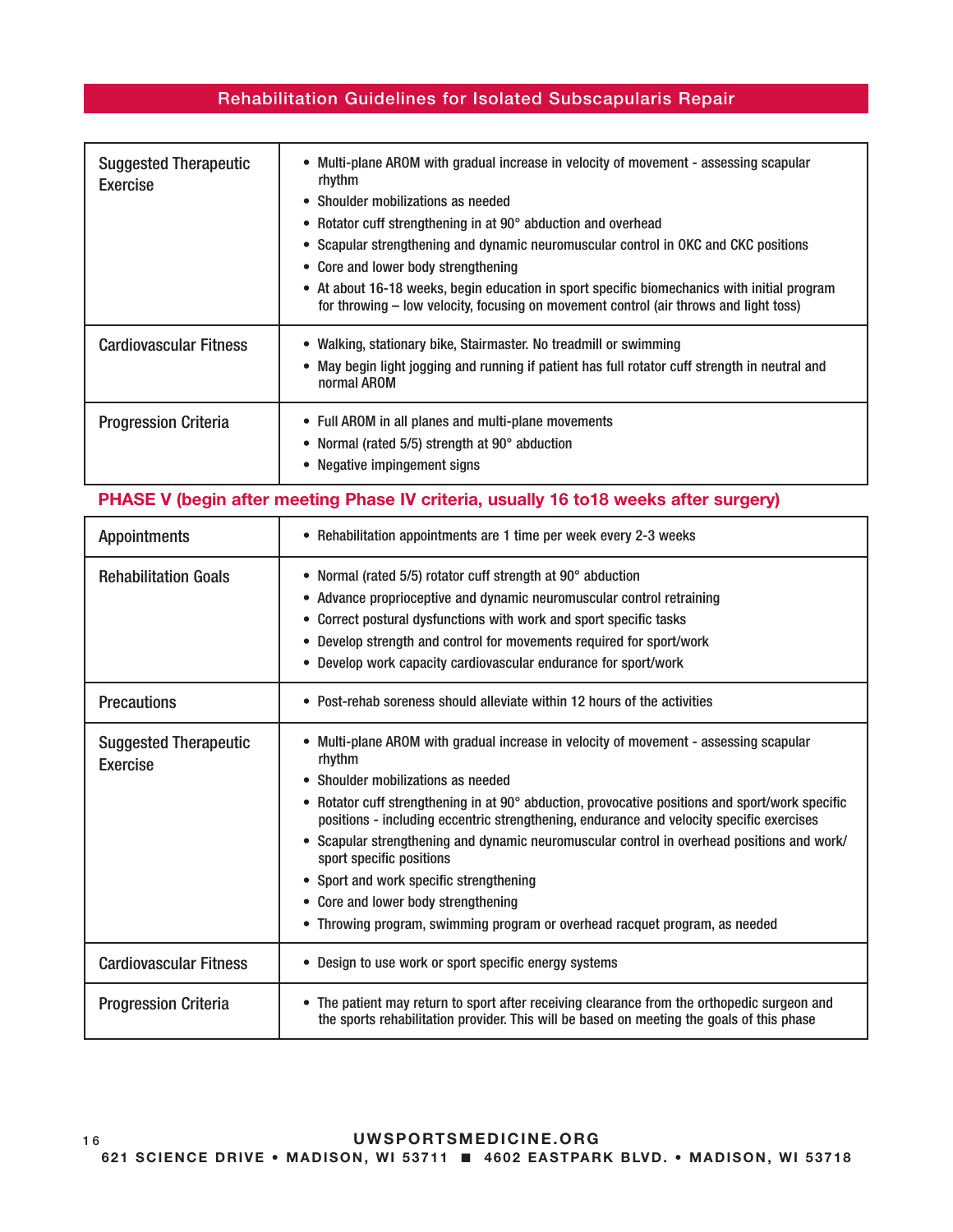### Appendix

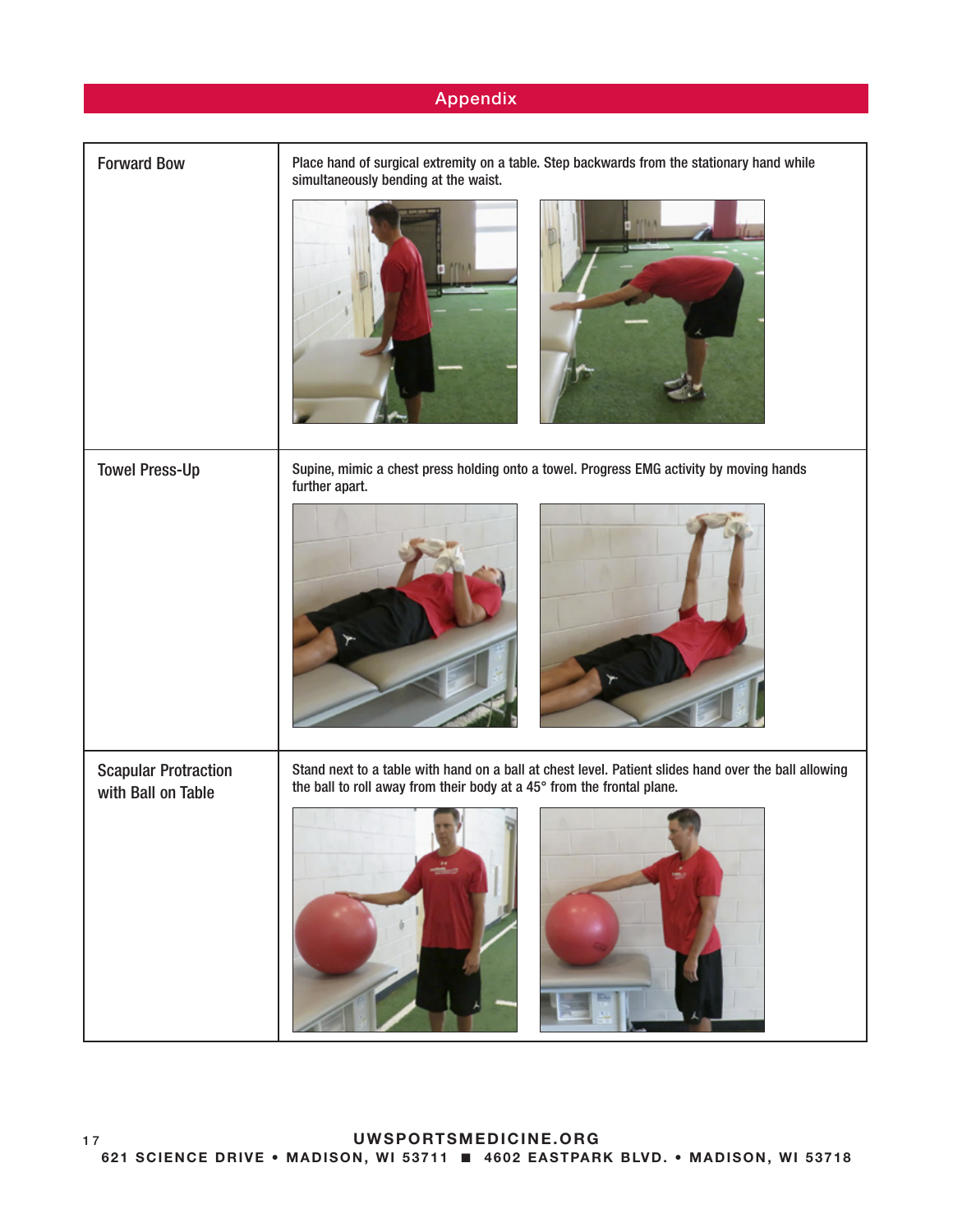#### Appendix

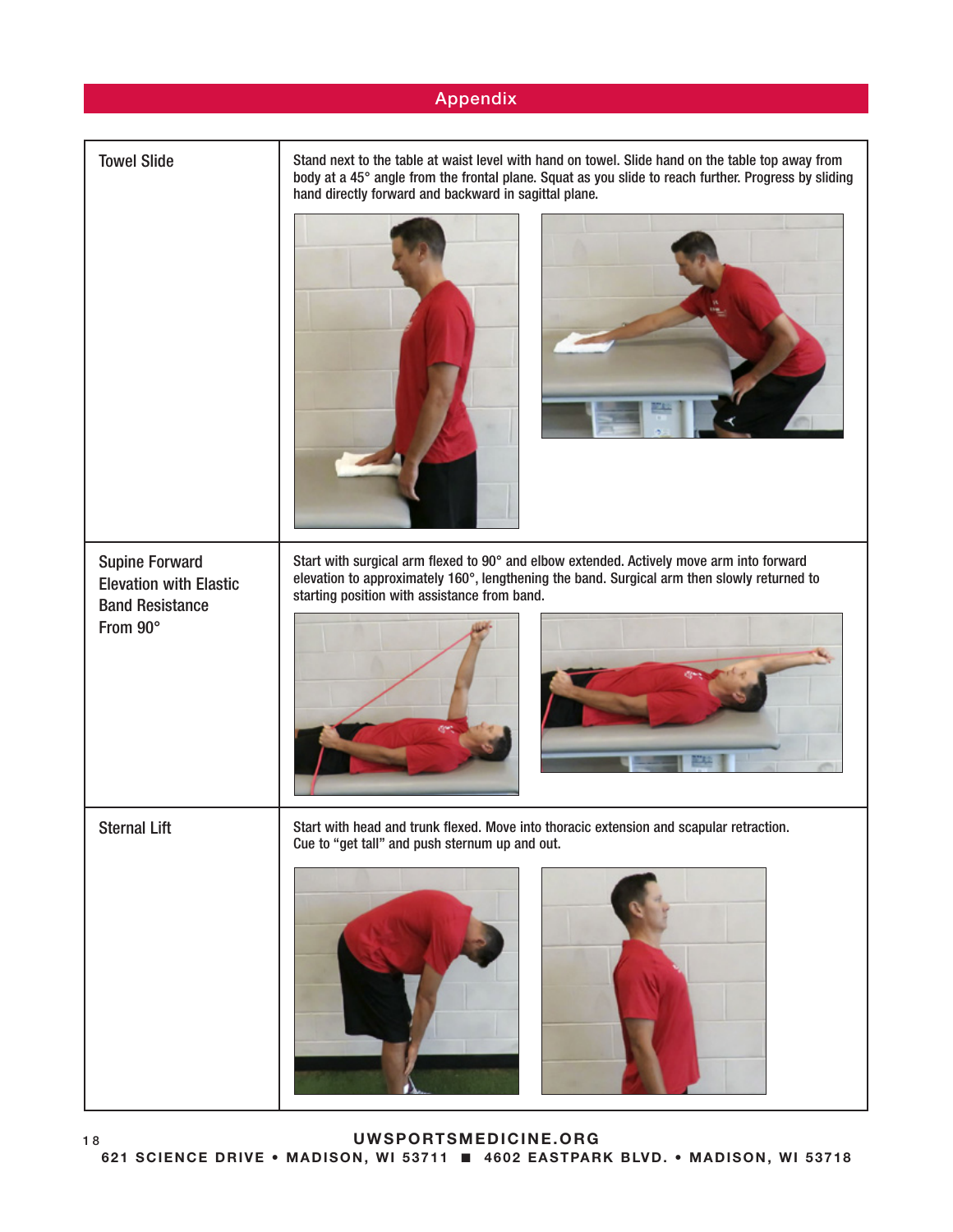|                                                    | Appendix                                                                                                                                                             |
|----------------------------------------------------|----------------------------------------------------------------------------------------------------------------------------------------------------------------------|
|                                                    |                                                                                                                                                                      |
| <b>Modified Shoulder Dump</b>                      | While shoulder is in sling, bend forward letting the shoulder blade rotate out. Then stand up and<br>squeeze shoulder blade toward the spine.<br><b>UWHe</b><br>Spor |
| <b>Short Lever Arm</b><br><b>Forward Elevation</b> | Elevate arm, starting with the elbow bent to at least a 90° and then extending<br>gradually as you reach up.                                                         |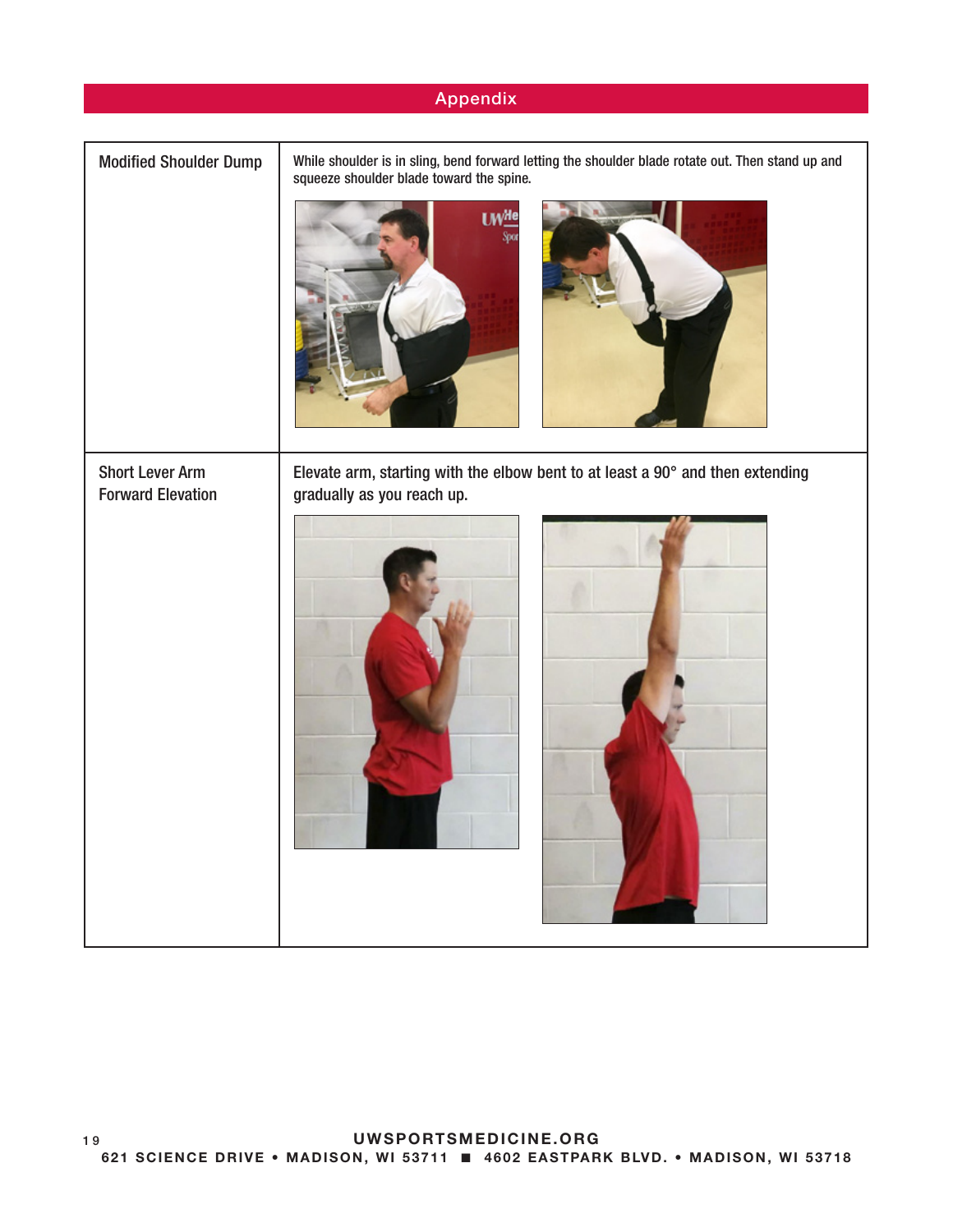### Appendix